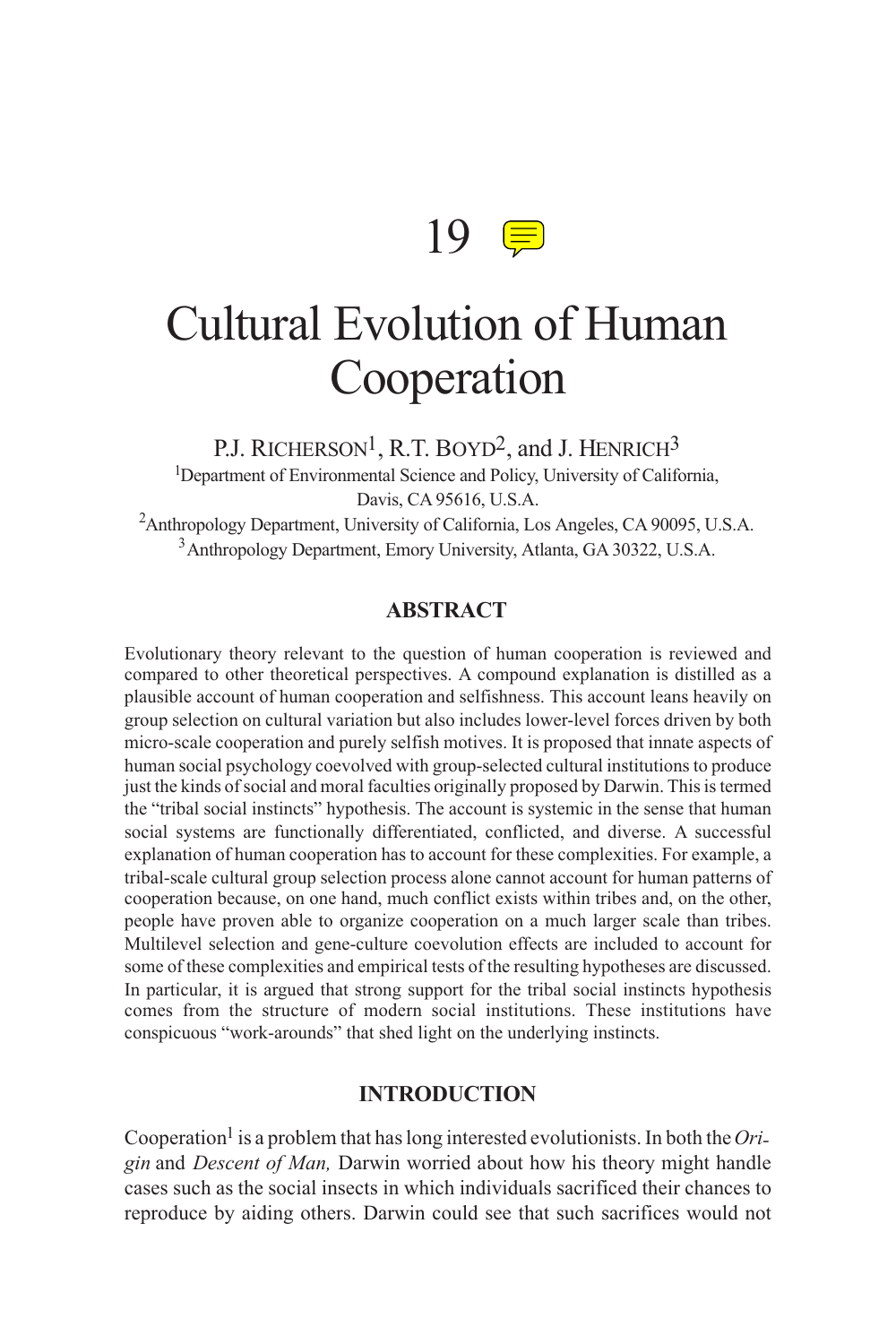ordinarily be favored by natural selection. He argued that honeybees and humans were similar. Among honeybees, a sterile worker who sacrificed her own reproduction for the good of the hive would enjoy a vicarious reproductive success through her siblings. Humans, Darwin (1874, pp. 178–179) thought, competed tribe against tribe as well as individually, and that the "social and moral faculties" evolved under the influence of group competition:

It must not be forgotten that although a high standard of morality gives but slight or no advantage to each individual man and his children over other men of the tribe, yet that an increase in the number of well-endowed men and an advancement in the standard of morality will certainly give an immense advantage to one tribe over another. A tribe including many members who, from possessing in a high degree the spirit of patriotism, fidelity, obedience, courage, and sympathy, were always ready to aid one another, and to sacrifice themselves for the common good, would be victorious over most other tribes; and this would be natural selection.

More than a century has passed since Darwin wrote, but the debate among evolutionary social scientists and biologists is still framed in similar terms—the conflict between individual and prosocial behavior guided by selection on individuals versus selection on groups. In the meantime social scientists have developed various theories of human social behavior and cooperation—rational choice theory takes an individualistic approach while functionalism analyzes the group advantageous aspects of institutions and behavior. However, unlike more traditional approaches in the social sciences, evolutionary theories seek to explain both contemporary behavioral patterns and the origins of the impulses, institutions, and preferences that drive behavior.

# **THEORIES OF COOPERATION**

We draw evidence about cooperation from many sources. Ethnographic and historical sources include diverse religious doctrines, norms and customs, and folk psychology. Anthropologists and historians document an immense diversity of human social organizations, and most of these are accompanied by moral justifications, if often contested ones. Johnson and Earle (2000) provide a good introduction to the vast body of data collected by socio-cultural anthropologists. Some important empirical topics are the focus of sophisticated work. For

<sup>1</sup> "Cooperation" has a broad and a narrow definition. The broad definition includes all forms of joint action by two or more individuals. The narrow definition is restricted to situations in which joint action poses a dilemma for at least one individual such that, at least in the short run, that individual would be better off not cooperating. We employ the narrow definition in this chapter. The "cooperate" vs. "defect" strategies in the prisoner's dilemma and commons games anchor our concept of cooperation, making it more or less equivalent to the term "altruism" in evolutionary biology Thus, we distinguish "coordination" (joint interactions that are "self-policing" because payoffs are highest if everyone does the same thing) and division of labor (joint action in which payoffs are highest if individuals do different things) from cooperation.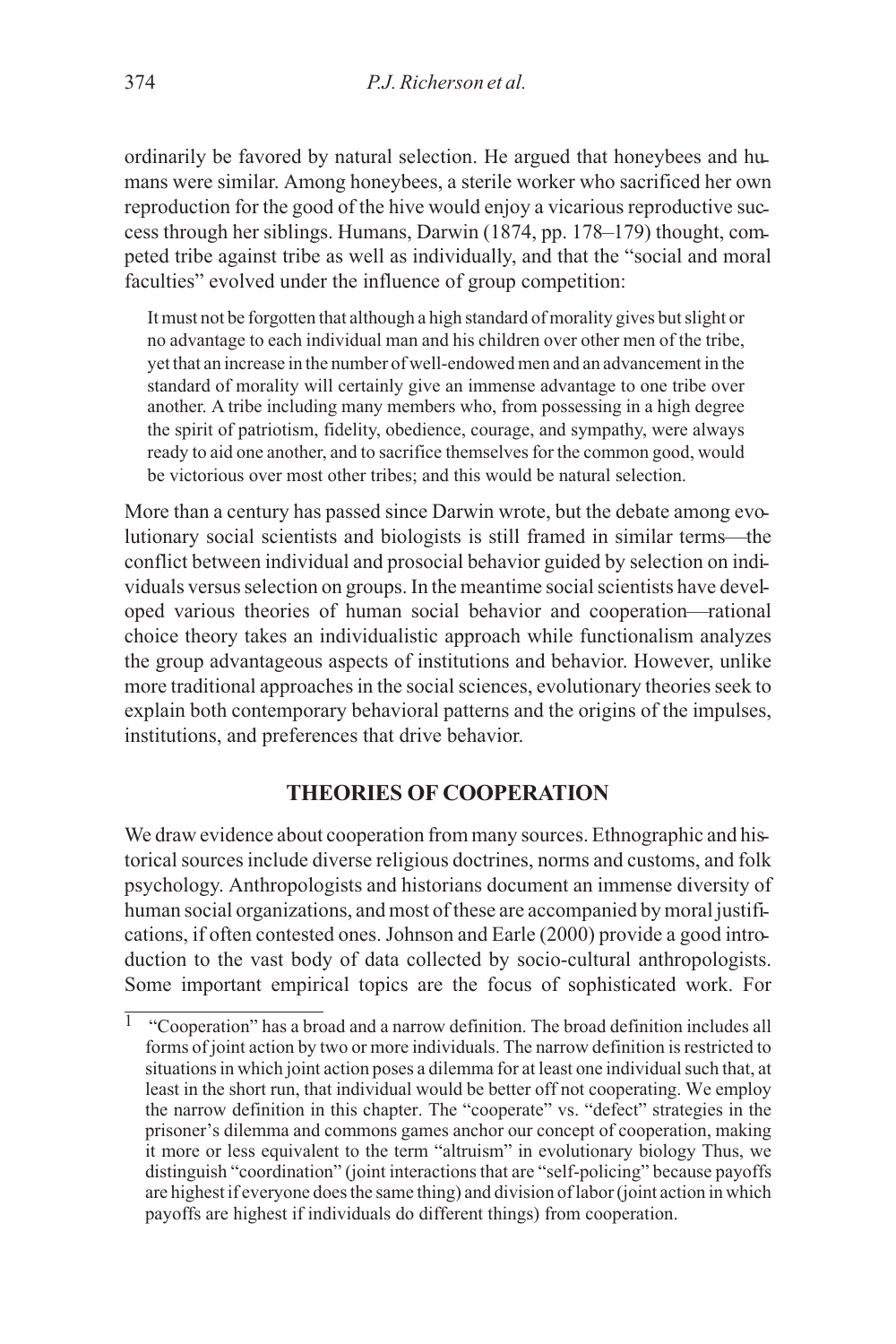example, the cross-cultural study of commons management is already a well-advanced field (Baland and Platteau 1996), drawing upon the disciplines of anthropology, political science, and economics.

## **Human Cooperation Is Extensive and Diverse**

Human patterns of cooperation are characterized by a number of features:

- *Humans are prone to cooperate, even with strangers*. Many people cooperate in anonymous one-shot prisoner's dilemma games (Marwell and Ames 1981) and often vote altruistically (Sears and Funk 1990). People begin contributing substantially to public goods sectors in economic experiments (Ostrom 1998; Falk et al. 2002). The experimental results accord with common experience. Most of us have travelled in foreign cities, even poor foreign cities filled with strange people for whom our possessions and spending money are worth a small fortune, and found risk of robbery and commercial chicanery to be small. These observations apply across a wide spectrum societies, from small-scale foragers to modern cities in nation states (Henrich, in press).
- *Cooperation is contingent on many things*. Not everyone cooperates. Aid to distressed victims increases substantially if a potential altruist's empathy is engaged (Batson 1991). Being able to discuss a game beforehand and to make promises to cooperate affects success (Dawes et al. 1990). The size of the resource, technology for exclusion and exploitation of the resource, and similar gritty details affect whether cooperation in commons management arises (Ostrom 1990, pp. 202-204). Scientific findings correspond well to personal experience. Sometimes people cooperate enthusiastically, sometimes reluctantly, and sometimes not at all. People vary considerably in their willingness to cooperate even under the same environmental conditions.
- *Institutions matter*. People from different societies behave differently because their beliefs, skills, mental models, values, preferences, and habits have been inculcated by long participation in societies with different institutions. In repeated play common property experiments, initial defections induce further defections until the contribution to the public good sector approaches zero. However, if players are allowed to exercise strategies they might use in the real world (e.g., to punish those who defect) participation in the commons stabilizes (Fehr and Gachter 2002), even in one-shot (nonrepeated) contexts. Strategies for successfully managing commons are generally institutionalized in sets of rules that have legitimacy in the eyes of the participants (Ostrom 1990:Chapter 2). Families, local communities, employers, nations, and governments all tap our loyalties with rewards and punishments and greatly influence our behavior.
- *Institutions are the product of cultural evolution*.<sup>2</sup> Richard Nisbett's group have shown how people's affective and cognitive styles become intimately entwined with their social institutions (Cohen and Vandello 2001; Nisbett and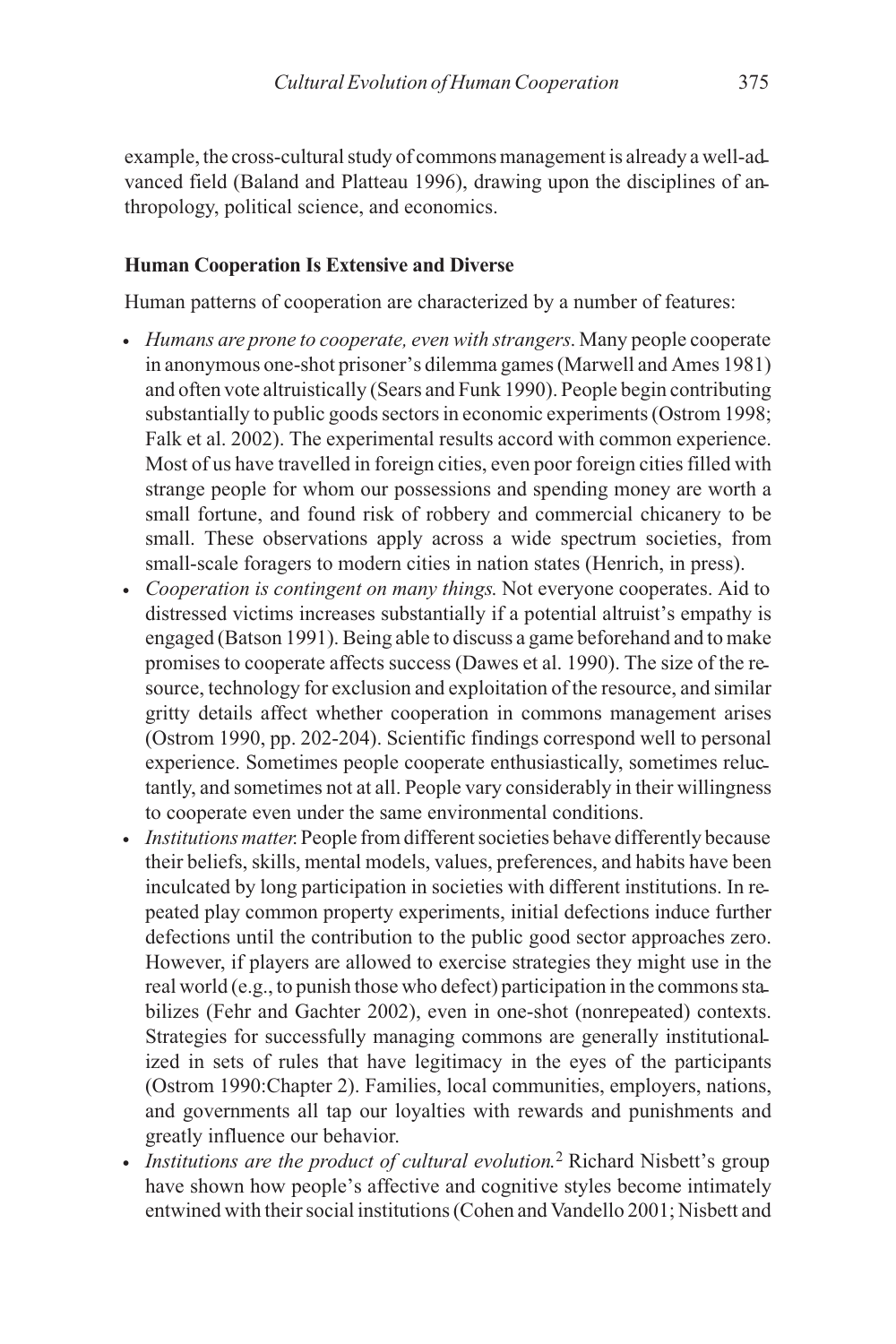Cohen 1996; Nisbett et al. 2001). Because such complex traditions are so deeply ingrained, they are slow both to emerge and decay. Many commons management institutions have considerable time depths (Ostrom 1990, Chapter 3). Throughout most of human history, institutional change was so slow as to be almost imperceptible by individuals. Today, change is rapid enough to be perceptible. The slow rate means that different populations experiencing the same environment and using the same technology often have quite different institutions (Kelly 1985; Salamon 1992).

• *Variation in institutions is huge*. Already with its very short list of societies and games, the experimental ethnography approach has uncovered striking differences (Henrich et al. 2001; Nisbett et al. 2001). Plausibly, design complexity, coordination equilibria, and other phenomena generate multiple evolutionary equilibria and much historical contingency in the evolution of particular institutions (Boyd and Richerson 1992); consider how different communities, different universities, and different countries solve the same problems differently.

# **Evolutionary Models Can Explain the Nature of Preferences and Institutions**

These facts constrain the theories we can entertain regarding the causes of human cooperation. For example, high levels of cooperation are difficult to reconcile with the usual rational choice theorist's assumption of self-regarding preferences, and the diversity of institutional solutions to the same environmental problems challenges any theory in which institutions arise directly from universal human nature. The "second generation" bounded rational choice theory, championed by Ostrom (1998), has begun to addresses these challenges from within the rational choice framework. These approaches add a psychological basis and institutional constraints to the standard rational choice theory. Experimental studies verify that people do indeed behave quite differently from rational selfish expectations (Fehr and Gachter 2002; Batson 1991). Although psychological and social structures are invoked to explain individual behavior and its variation, an explanation for the origins and variation in psychology and social structure is not part of the theory of bounded rationality.

Evolutionary theory permits us to address the origin of preferences. A number of economists have noted the neat fit between evolutionary theory and economic theory (Hirshleifer 1977; Becker 1976). Evolution explains what organisms want, and economics explains how they should go about getting what they want. Without evolution, preferences are exogenous, to be estimated empirically, but not explained. The trouble with orthodox evolutionary theory is that its predictions are similar to predictions from selfish rationality, as we will

 $2\,$  By cultural evolution we mean changes in the pool of cultural variants carried by a population of individuals as a function of time.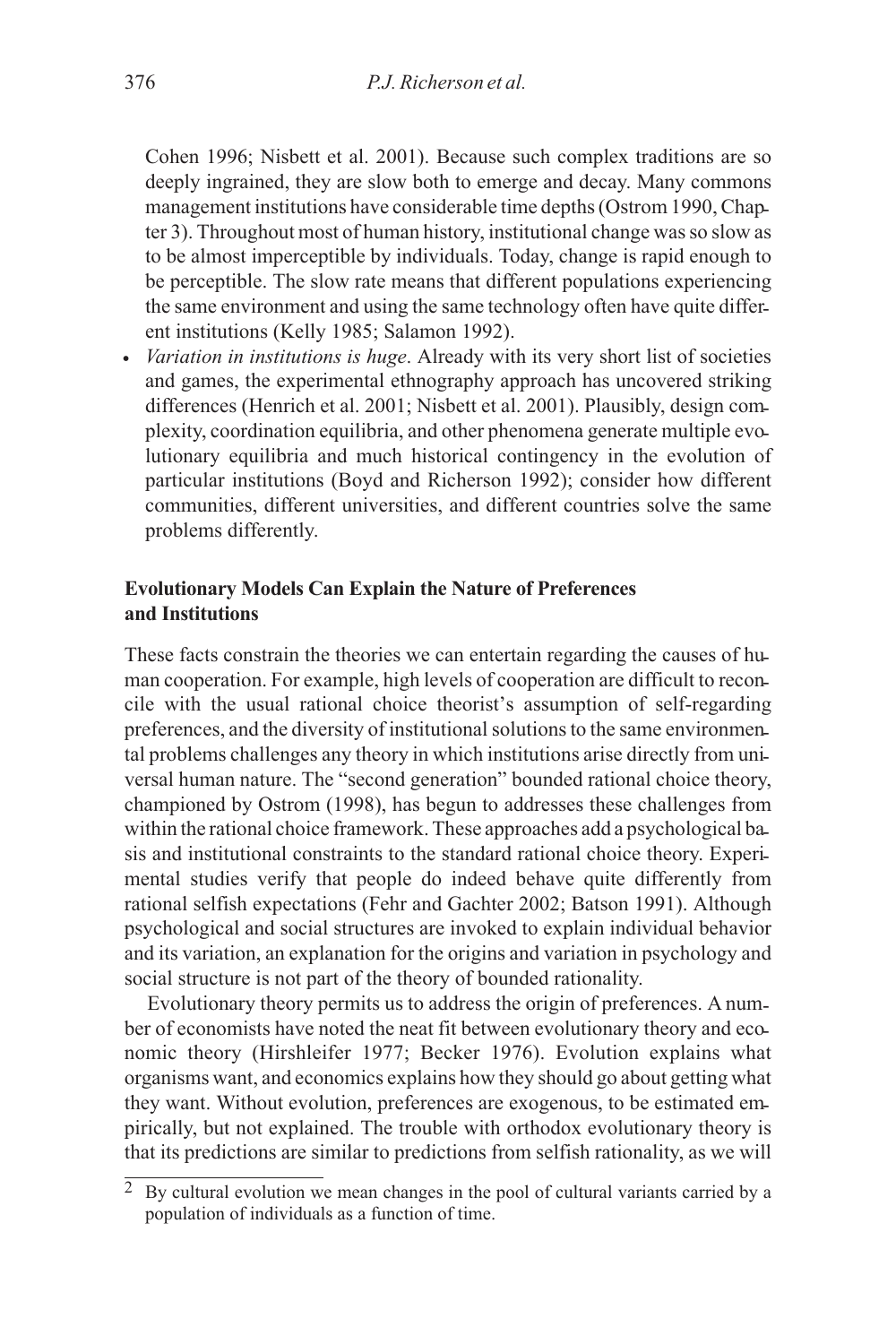see below. At the same time, unvarnished evolutionary theory does do a good job of explaining most other examples of animal cooperation. To do a satisfactory job of explaining why *humans* have the unusual forms of social behavior depicted in our list of stylized facts, we need to appeal to the special properties of *cultural* evolution, and more broadly to theories of culture-gene coevolution (Henrich and Boyd 2001; Richerson and Boyd 1998, 1999; Henrich, in press).

Such evolutionary models have both intellectual and practical payoffs. The intellectual payoff is that evolutionary models link answers to contemporary puzzles to crucial long time-scale processes. The most important economic phenomenon of the past 500 years is the rise of capitalist economies and their tremendous impact on every aspect of human life. Expanding the time scale a bit, the most important phenomena of the last 10 millennia are the evolution of evermore complex social systems and evermore sophisticated technology following the origins of agriculture (Richerson et al. 2001). Areal explanation of both current behavior and its variation must be linked to such long-run processes, where the times to reach evolutionary equilibria are measured in millennia or even longer spans of time. More practically, dynamism of the contemporary world creates major stresses on institutions that manage cooperation. Evolutionary theory will often be useful because it will lead to an understanding of how to accelerate institutional evolution to better track rapid technological and economic change. Nesse and Williams (1995 provide an analogy in the context of medical practice.

# **Evolutionary Models Account for the Processes that Shape Heritable Genetic and Cultural Variation through Time**

Evolutionary explanations are *recursive.*Individual behavior results from an interaction of inherited attributes and environmental contingencies. In most species, genes are the main inherited attributes; however, inherited cultural information is also important for humans. Individuals with different inherited attributes may develop different behaviors in the same environment. Every generation, evolutionary processes — natural selection is the prototype — impose environmental effects on individuals as they live their lives. Cumulated over the whole population, these effects change the pool of inherited information, so that the inherited attributes of individuals in the next generation differ, usually subtly, from the attributes in the previous generation. Over evolutionary time, a lineage cycles through the recursive pattern of causal processes once per generation, more or less gradually shaping the gene pool and thus the succession of individuals that draw samples of genes from it. Statistics that describe the pool of inherited attributes (e.g., gene frequencies) are basic state variables of evolutionary analysis. They are what change over time.

Note that in a recursive model, we explain individual behavior and population-level processes in the same model. Individual behavior depends, in any given generation, on the gene pool from which inherited attributes are sampled.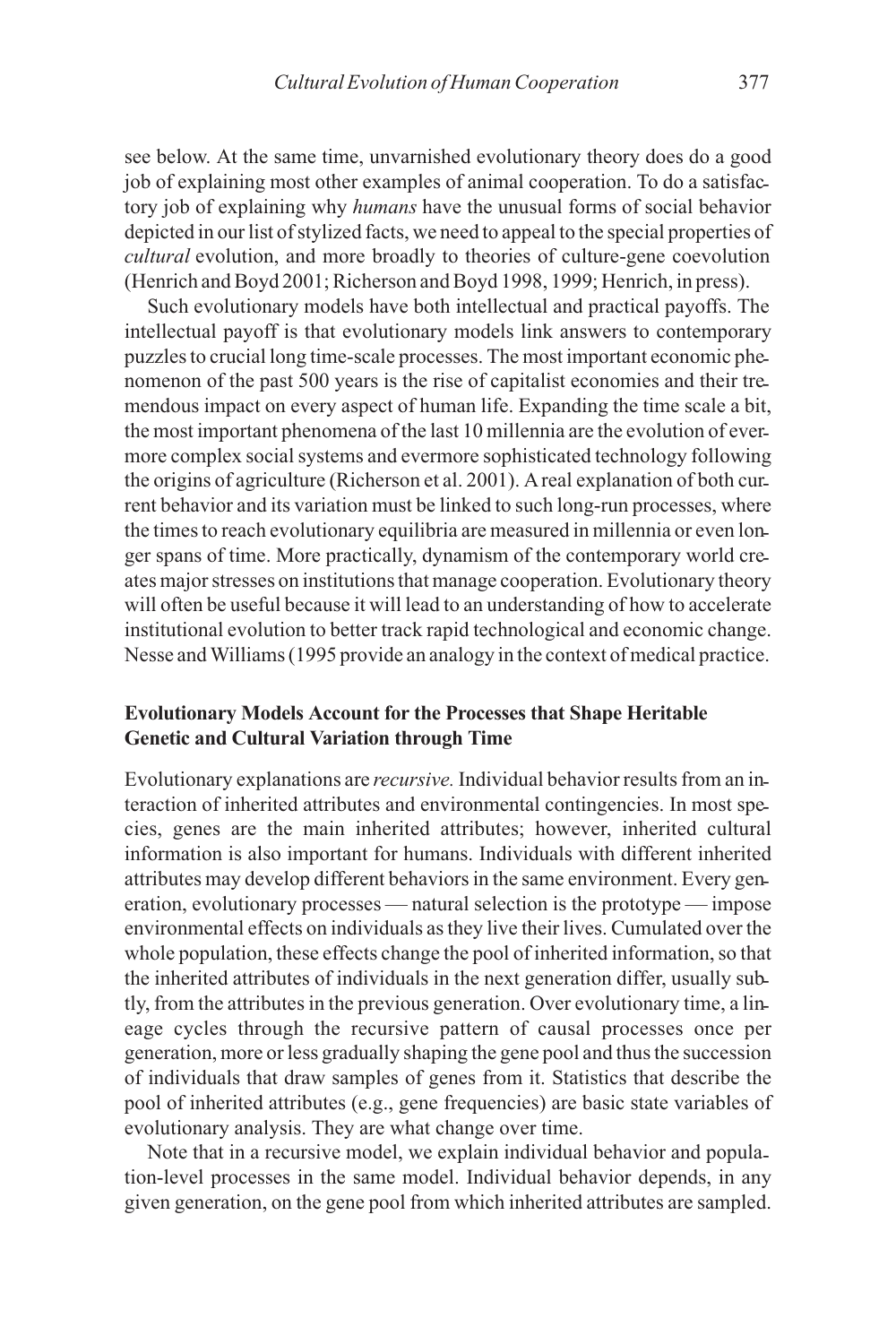The pool of inherited attributes depends in turn upon what happens to a population of individuals as they express those attributes. Evolutionary biologists have a long list of processes that change the gene frequencies, including natural selection, mutation, and genetic drift. However, no organism experiences natural selection. Organisms either live or die, reproduce or fail to reproduce, for concrete reasons particular to the local environment and the organism's own particular attributes. If, in a particular environment, some *types* of individuals do better than others, and if this variation has a heritable basis, then*we* label as "natural selection" the resulting changes in gene frequencies of populations. We use abstract categories like selection to describe such concrete events because we wish to build up some useful generalizations about evolutionary process. Few would argue that evolutionary biology is the poorer for investing effort in this generalizing project.

Although some of the processes that lead to cultural change are very different than those that lead to genetic change, the logic of the two evolutionary problems is very similar. For example, the cultural generation time is short in the case of ideas that spread rapidly but modeling the evolution of such cultural phenomena (e.g., semiconductor technology) presents no special problems (Boyd and Richerson 1985, pp.68-69). Similarly, human choices include ones which modify inherited attributes directly, rather indirectly, by natural selection. These "Lamarckian" effects are easily added to models and the models remain evolutionary so long as rationality remains bounded (Young 1998). Such models easily handle continuous (nondiscrete) traits, low fidelity transmission, and any number of "inferential transformations" that might occur during transmission (Henrich and Boyd 2002; Cavalli-Sforza and Feldman 1981; Boyd and Richerson 1985). The degenerate case of omniscient rationality, of course, needs no recursion because everything happens in the first generation (instantly in a typical rational choice model). Viewed from the perspective of bounded rational choice, evolutionary models are a natural extension of the concept to study how the bounds genetically and culturally inherited elements impose on choice arise (Boyd and Richerson 1993).

## *Evolution Is Multilevel*

Evolutionary theory is always*multilevel*; at a minimum, it keeps track of properties of individuals, like their genotypes, and of the population, such as the frequency of a particular gene. Other levels also may be important. Individual's phenotypes are derived from many genes interacting with each other and the environment. Populations may be structured (e.g., divided into social groups with limited exchanges of members). Thus, evolutionary theories are systemic, integrating every part of biology. In principle, everything that goes into causing change through time plays its proper part in the theory.

This in-principle completeness led Ernst Mayr (1982) to speak of "proximate" and "ultimate" causes in biology. Proximate causes are those that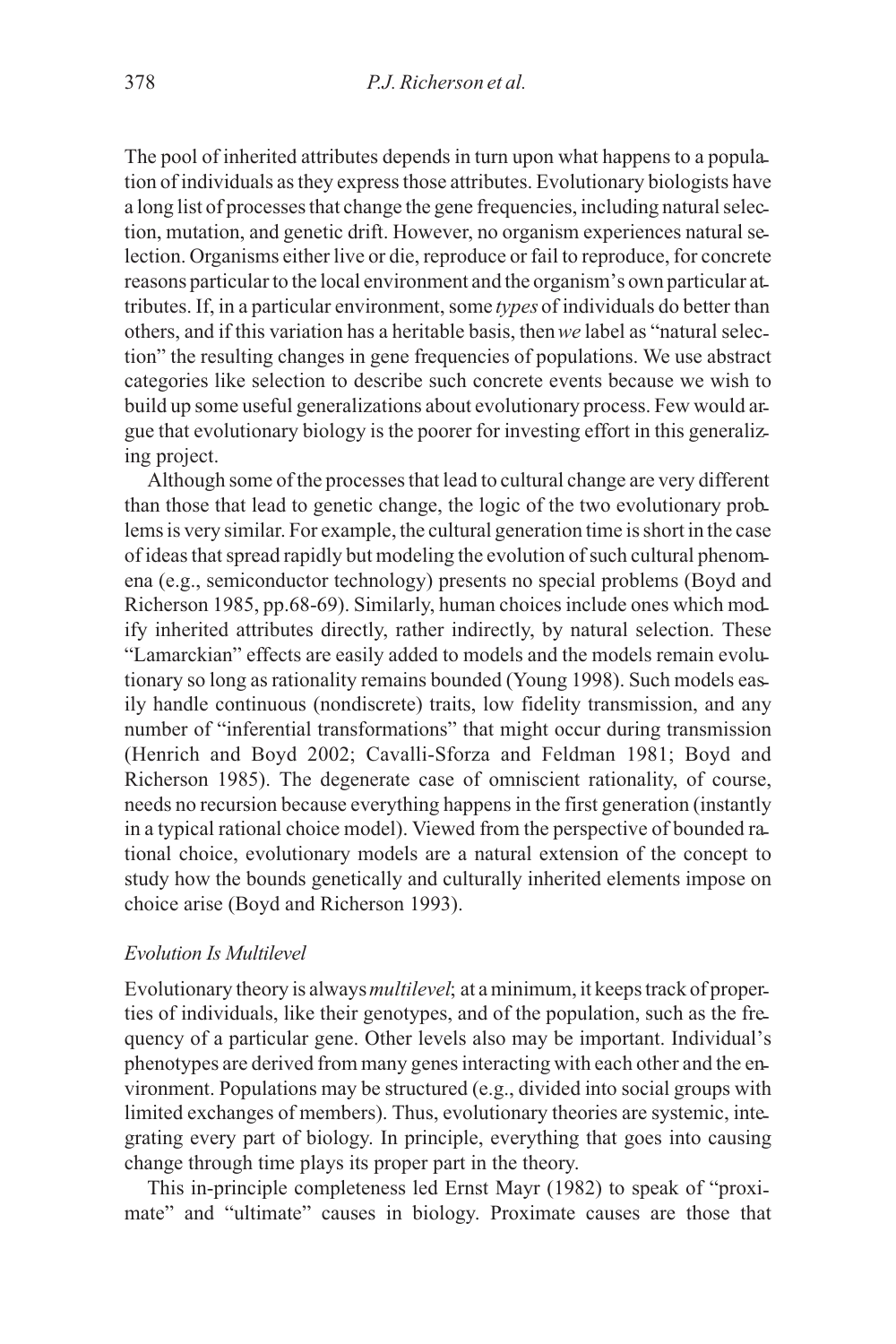physiologists and biochemists generally treat by asking *how*an organism functions. These are the causes produced by individuals with attributes interacting with environments and producing effects upon them. Do humans use innate cooperative propensities to solve commons problems or do they have only self-interested innate motives? Or are the causes more complex than either proposal? Ultimate causes are evolutionary. The ultimate cause of an organism's behavior is the history of evolution that shaped the gene pool from which our samples of innate attributes are drawn. Evolutionary analyses answer*why* questions. Why do human communities typically solve at least some of the commons dilemmas and other cooperation problems on a scale unknown in other apes and monkeys? Human-reared chimpanzees are capable of many human behaviors, but they nevertheless retain many chimpanzee behaviors and cannot act as full members of a human community (Savage-Rumbaugh and Lewin 1994; Gardner et al. 1989). Thus we know that humans have different innate influences on their behavior than chimpanzees, and these must have arisen in the course of the two species' divergence from our common ancestor.

In Darwinian evolutionary theories, the ultimate source of cooperative behavior are classically categorized into three evolutionary processes operating at different levels of organization (for a framework unifying these classical divisions, see Henrich, in press, ):

- *Individual-level selection.* Individuals and the variants they carry are obviously a locus of selection. Selection at this level favors selfish individuals who are evolved to maximize their own survival and reproductive success. Pairs of self-interested actors can cooperate when they interact repeatedly (Axelrod and Hamilton 1981; Trivers 1971). Alexander (1987) argued that such reciprocal cooperation can also explain complex human social systems, but most formal modeling studies make this proposal doubtful (Leimar and Hammerstein 2001; Boyd and Richerson 1989). Still, some version of Alexander's *indirect reciprocity* is perhaps the most plausible alternative to the cultural group selection hypothesis we champion here. Most such proposals beg the question of how humans and not other animals can take massive advantage of indirect reciprocity (e.g., Nowak and Sigmund 1998). Smith (this volume) proposes to make language the key.3
- *Kin selection.* Hamilton's (1964) papers showing that kin should cooperate to the extent that they share genes identical by common descent are one of the theoretical foundations of sociobiology. Kin selection can lead to cooperative

 $\frac{3}{3}$  It is not obvious that language potentiates indirect reciprocity. Whereas superficially language may seem to promote the exchange of high-quality information required for indirect reciprocity to favor cooperation, this addition merely changes the question slightly to one of why individuals would cooperate in information sharing; language merely re-creates the same public goods dilemma. Lies about hunting success, for example, are difficult to check, and often ambiguous. Among the Gunwinggu (Australian foragers), members of one band often lied to members of other bands about their success to avoid having to share meat (Altman and Peterson 1988).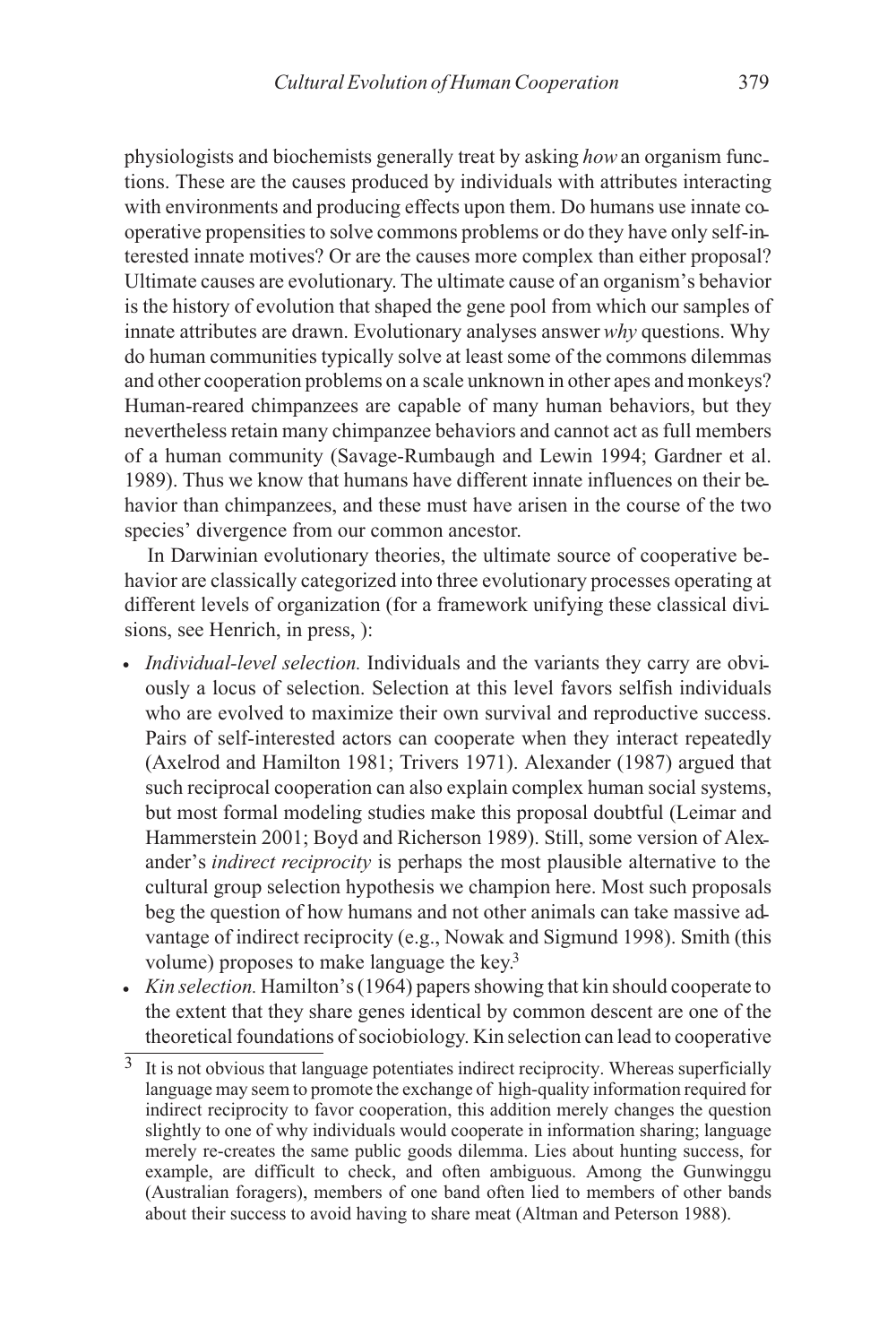social systems of a remarkable scale, as illustrated the colonies of termites, ants, and some bees and wasps. However, most animal societies are small because individuals have few close relatives. It is the fecundity of insects, and in one case rodents, that permits a single queen to produce huge numbers of sterile workers and hence large, complex societies composed of close relatives (Campbell 1983).

• *Group selection.* Selection can act on any pattern of heritable variation that exists (Price 1972). Darwin's model of the evolution of cooperation by intertribal competition is perfectly plausible, as far as it goes. The problem is that genetic variation between groups other than kin groups is hard to maintain unless the migration between groups is very small or unless some very powerful force generates between-group variation (e.g., Aoki 1982; Boorman et al. 1980; Slatkin and Wade 1978; Wilson 1983). In the case of altruistic traits, selection will tend to favor selfish individuals in all groups, tending to aid migration in reducing variation between groups. Success of kin selection in accounting for the most conspicuous and highly organized animal societies (except humans) has convinced many, but not all, evolutionary biologists that group selection is of modest importance in nature (see Sober and Wilson 1998 for a group selectionist's eye view of the controversy). It is also important to note that the problem of maintenance of between-group variation applies*only* to altruistic/cooperative traits, not to social behavior in general. Nearly all evolutionary biologists would agree that group selection is likely to be important for any social interaction with multiple stable equilibria, such as those "coordination" situations mentioned by Smith (this volume).

If one added higher and lower levels as well as cross-cutting forms of structure, this picture could be made more complex; many examples from human societies will occur to the reader, such as gender. Indeed, Rice (1996) has elegantly demonstrated that selection on genes expressed in the different sexes sets up a profound conflict of interest between these genes. If female *Drosophila* are prevented from evolving defenses, male genes will evolve that seriously degrade female fitness. The genome is full of such conflicts, usually muted by the fact that an individual's genes are forced by the evolved biology of complex organisms to all have an equal shot at being represented in one's offspring. Our own bodies are a group-selected community of genes organized by elaborate "institutions" to ensure fairness in genetic transmission, such as the lottery of meiosis that gives each chromosome of a pair a fair chance at entering the functional gamete (Szathmary and Smith 1995; also chapters 14–18, this volume).

#### *Culture Evolves*

In theorizing about human evolution, we must include processes affecting *culture* in our list of evolutionary processes along side those that affect genes. Culture is a system of inheritance. We acquire behavior by imitating other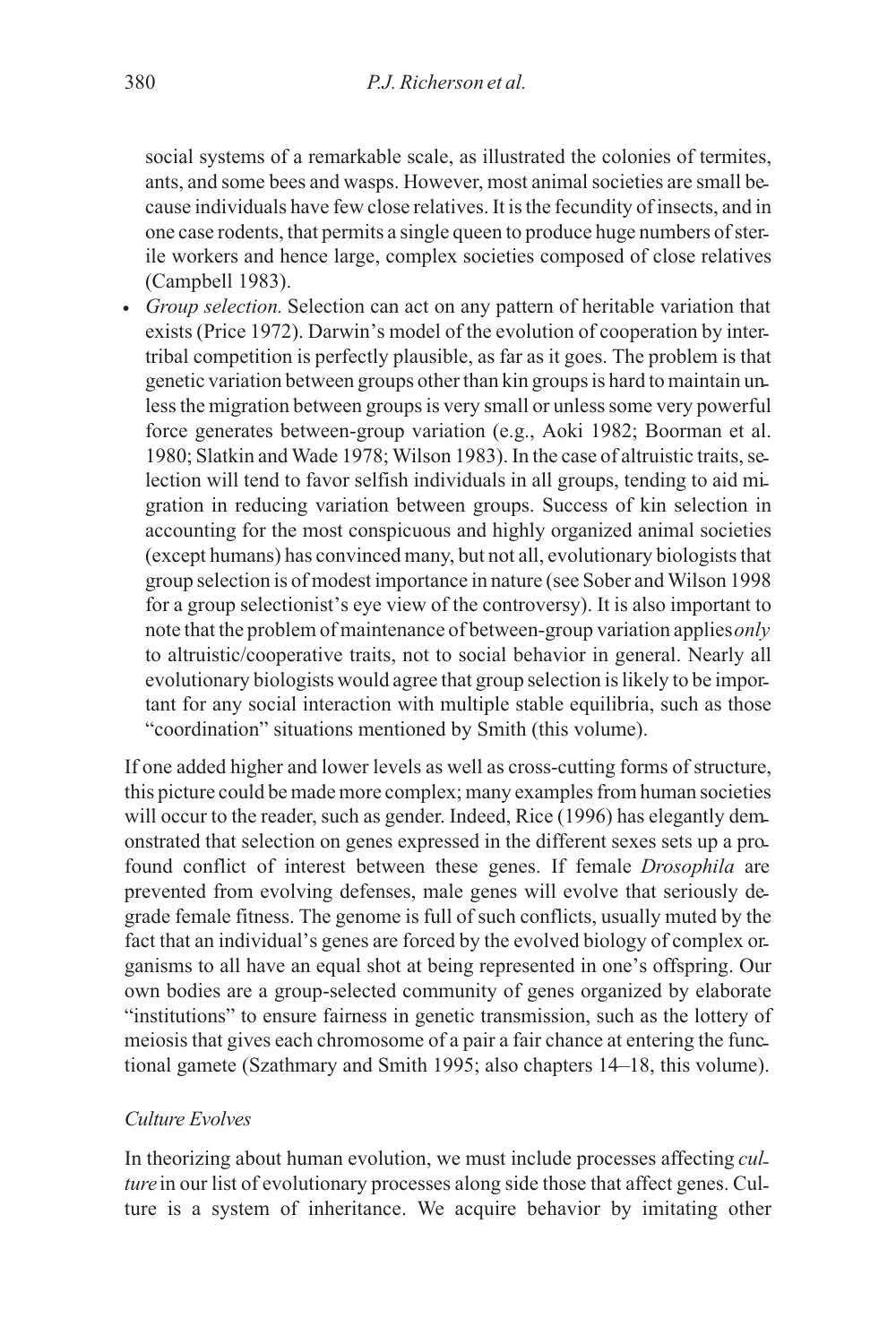individuals much as we get our genes from our parents. A fancy capacity for high-fidelity imitation is one of the most important derived characters distinguishing us from our primate relatives (Tomasello 1999). We are also an unusually docile animal (Simon 1990) and unusually sensitive to expressions of approval and disapproval by parents and others (Baum 1994). Thus parents, teachers, and peers can rapidly, easily, and accurately shape our behavior compared to training other animals using more expensive material rewards and punishments. Finally, once children acquire language, parents and others can communicate new ideas quite economically. Our own contribution to the study of human behavior is a series of mathematical models in the Darwinian style of what we take to be the fundamental processes of cultural evolution (e.g., Boyd and Richerson 1985). Application of Darwinian methods to the study of cultural evolution was forcefully advocated by (Campbell 1965, 1975). Cavalli-Sforza and Feldman (1981) constructed the first mathematical models to analyze cultural recursions. The list of processes that shape cultural change includes:

- *Biases*. Humans do not passively imitate whatever they observe. Rather, cultural transmission is biased by decision rules that individuals apply to the variants they observe or try out. The rules behind such selective imitation may be innate or the result of earlier imitation or a mixture of both. Many types of rules might be used to bias imitation. Individuals may try out a behavior and let reinforcement guide acceptance or rejection, or they may use various rules of thumb to reduce the need for costly trials and punishing errors. Rules like "copy successful," "copy the prestigious" (Henrich and Gil-White 2001; Boyd and Richerson 1985, Chapter 8) or "copy the majority" (Boyd and Richerson 1985, Chapter 7; Henrich and Boyd 1998) allows individuals to acquire rapidly and efficiently adaptive behavior across a wide range of circumstances, and play an important role in our hypothesis about the origins of cooperative tendencies in human behavior (Henrich and Boyd 2001).
- *Nonrandom variation.* Genetic innovations (mutations, recombinations) are random with respect to what is adaptive. Human individual innovation is guided by many of the same rules that are applied to biasing ready-made cultural alternatives. Bias and learning rules have the effect of increasing the rate of evolution relative to what can be accomplished by random mutation, recombination and natural selection. We believe that culture originated in the human lineage as an adaptation to the Plio-Pleistocene ice-age climate deterioration which includes much rapid, high-amplitude variation of just the sort that would favor adaptation by nonrandom innovation and biased imitation (Richerson and Boyd 2000).
- *Natural selection.*Since selection operates on any form of heritable variation and imitation and teaching are forms of inheritance, natural selection will influence cultural as well as genetic evolution. However, selection on culture is liable to favor different behaviors than selection on genes. Because we often imitate peers, culture is liable to selection at the sub-individual level, poten-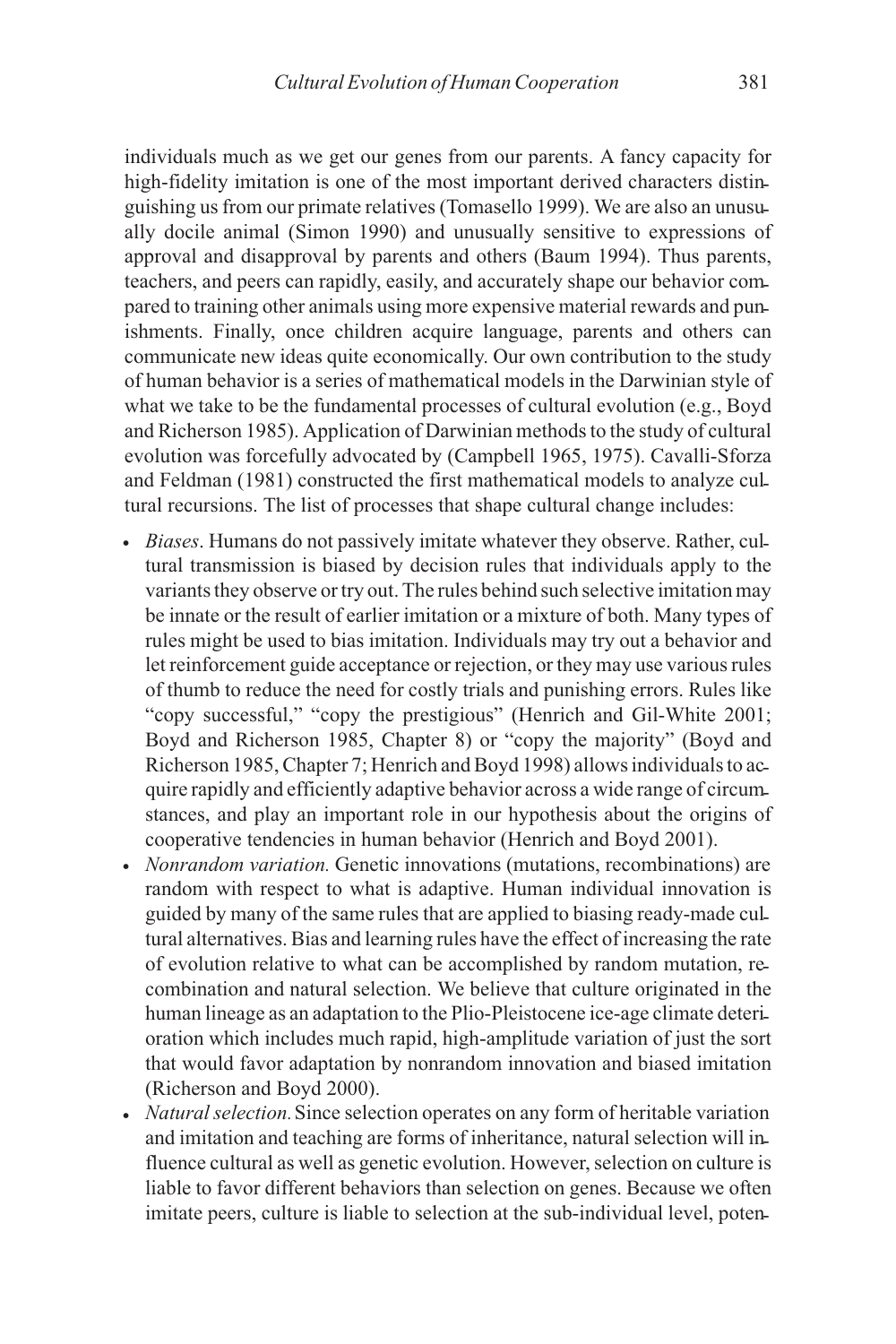tially favoring pathogenic cultural variants — selfish memes (Blackmore 1999). On the other hand, rules like conformist imitation have the opposite effect. By tending to suppress cultural variation within groups, such rules protect variation between them, potentially exposing our cultural variation to much stronger group selection effects than our genetic variation (Soltis, Boyd, and Richerson 1995; Henrich and Boyd 1998). Human patterns of cooperation may owe much to cultural group selection.

### **Evolutionary Models Are Consistent with a Wide Variety of Theories**

Evolutionary theory prescribes a method, not an answer, and a wide range of particular hypotheses can be cast in an evolutionary framework. If population-level processes are important, we can set up a system for keeping track of heritable variation and the processes that change it through time. Darwinism as a method is not at all committed to any particular picture of how evolution works or what it produces. Any sentence that starts with "evolutionary theory predicts" should be regarded with caution.

Evolutionary social science is a diverse field (Borgerhoff-Mulder 1997; Laland and Brown 2002). Our own work, which emphasizes an ultimate role for culture and for group selection on cultural variation, is controversial. Many evolutionary social scientists assume that culture is a strictly proximate phenomenon, akin to individual learning (e.g., Alexander 1979), or is so strongly constrained by evolved psychology as to be virtually proximate (Wilson 1998). As Alexander (1979, p.80) states, "Cultural novelties do not replicate or spread themselves, even indirectly. They are replicated as a consequence of the behavior of vehicles of gene replication." We think both theory and evidence suggest that this perspective is dead wrong. Theoretical models show that the processes of cultural evolution can behave differently in critical respects from those only including genes, and much evidence is consistent with these models.

Most evolutionary biologists believe that individually costly group-beneficial behavior can only arise as a side effect of individual fitness maximization. Above, we noted the problems with maintaining variation between groups in theory and the seeming success of alternative explanations. Many, but by no means all, students of evolution and human behavior have followed the argument against group selection forcefully articulated by Williams (1966). <sup>4</sup>

Several prominent modern Darwinians, W.D. Hamilton (1975), E.O. Wilson (1975, pp. 561-562), R.D. Alexander (1987, p. 169), and I. Eibl-Eibesfeld (1982), have given serious consideration to group selection as a force *in the special case* of human ultra-sociality. They are impressed, as we are, by the organization of human populations into units which engage in sustained, lethal combat with other groups, not to mention other forms of cooperation. The trouble with a straightforward group selection hypothesis is our mating system. We do not build up concentrations of intra-demic relatedness like social insects, and few demic boundaries are without considerable intermarriage. Moreover, the details of human combat are more lethal to the hypothesis of genetic group selection than to the human participants. For some of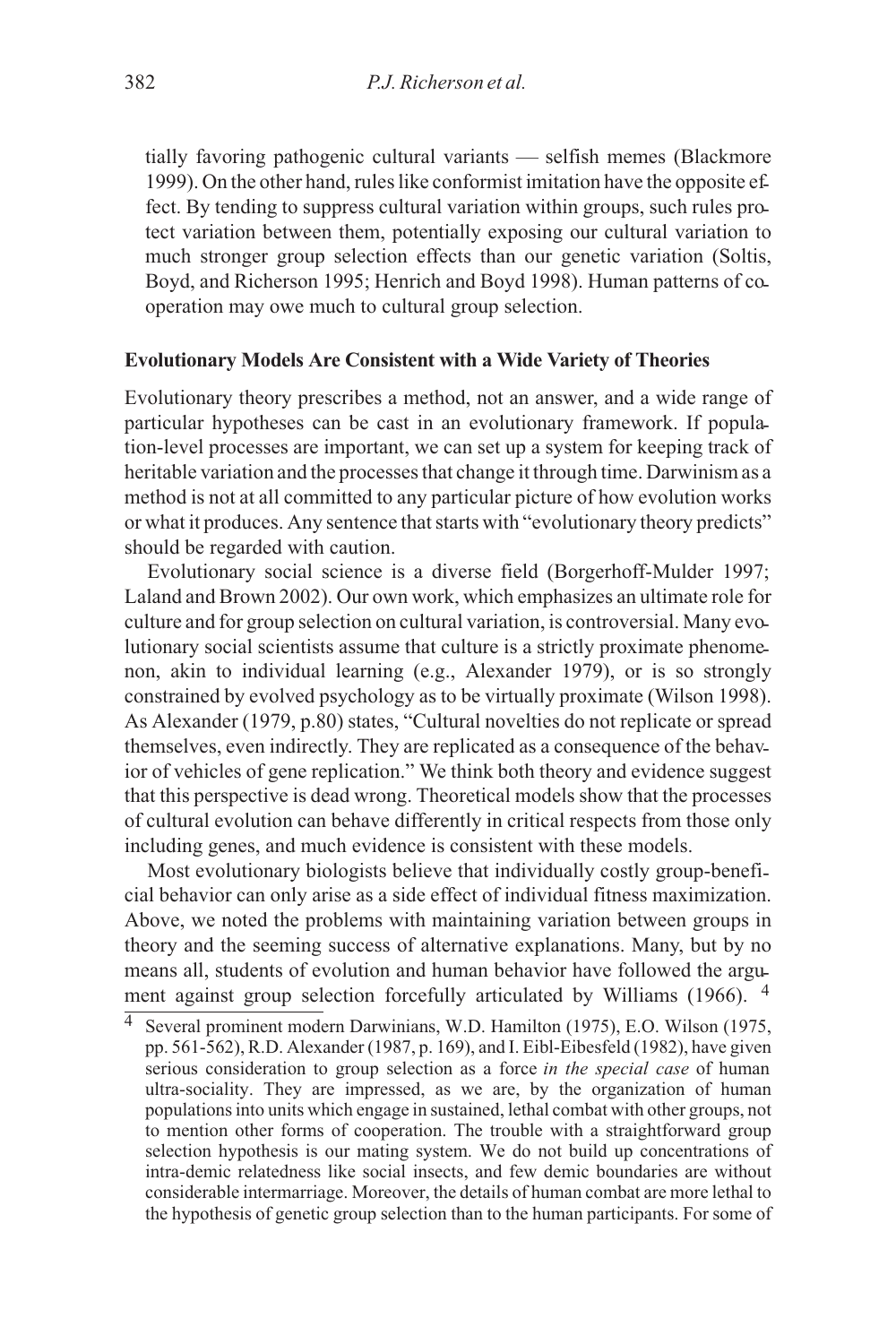However, *cultural* variation is more plausibly susceptible to group selection than is genetic variation. For example, if people use a somewhat conformist bias in acquiring important social behaviors, variation between groups needed for group selection to operate is protected from the variance-reducing force of migration between groups (Boyd and Richerson in press; Henrich and Boyd 2001; Boyd and Richerson 1985, Chapter 7).

# **EVOLUTION OF COOPERATIVE INSTITUTIONS**

Here we summarize our theory of institutional evolution, developed elsewhere in more detail (Richerson and Boyd 1998, 1999), which is rooted in a mathematical analysis of the processes of cultural evolution and is consistent with much empirical data. We make limited claims for this particular hypothesis, although we think that the thrust of the empirical data as summarized by the stylized facts above are much harder on current alternatives. We make a much stronger claim that a dual gene-culture theory of some kind will be necessary to account for the evolution of human cooperative institutions.

Understanding the evolution of contemporary human cooperation requires attention to two different time scales: First, a long period of evolution in the Pleistocene shaped the innate "social instincts" that underpin modern human behavior. During this period, much genetic change occurred as a result of humans living in groups with social institutions *heavily influenced by culture*, including cultural group selection (Richerson and Boyd 2001). On this time scale, genes and culture *coevolve*, and cultural evolution is plausibly a leading rather than lagging partner in this process. We sometimes refer to the process as "culture-gene coevolution." Then, only about 10,000 years ago, the origins of agricultural subsistence systems laid the economic basis for revolutionary changes in the scale of social systems. Evidence suggests that genetic changes in the social instincts over the last 10,000 years are insignificant. Evolution of complex societies, however, has involved the relatively slow cultural accumulation of institutional "work-arounds" that take advantage of a psychology evolved to cooperate with distantly related and unrelated individuals belonging to the same symbolically marked "tribe" while coping more or less successfully with the fact that these social systems are larger, more anonymous, and more hierarchical than the tribal-scale systems of the late Pleistocene.5

the most violent groups among simple societies, wife capture is one of the main motives for raids on neighbors, a process that could hardly be better designed to erase genetic variation between groups, and stifle genetic group selection.

<sup>5</sup> We are aware that much controversy surrounds the use of microevolutionary models to understand macroevolutionary questions. Our thoughts on the issues are summarized in Boyd and Richerson (1992).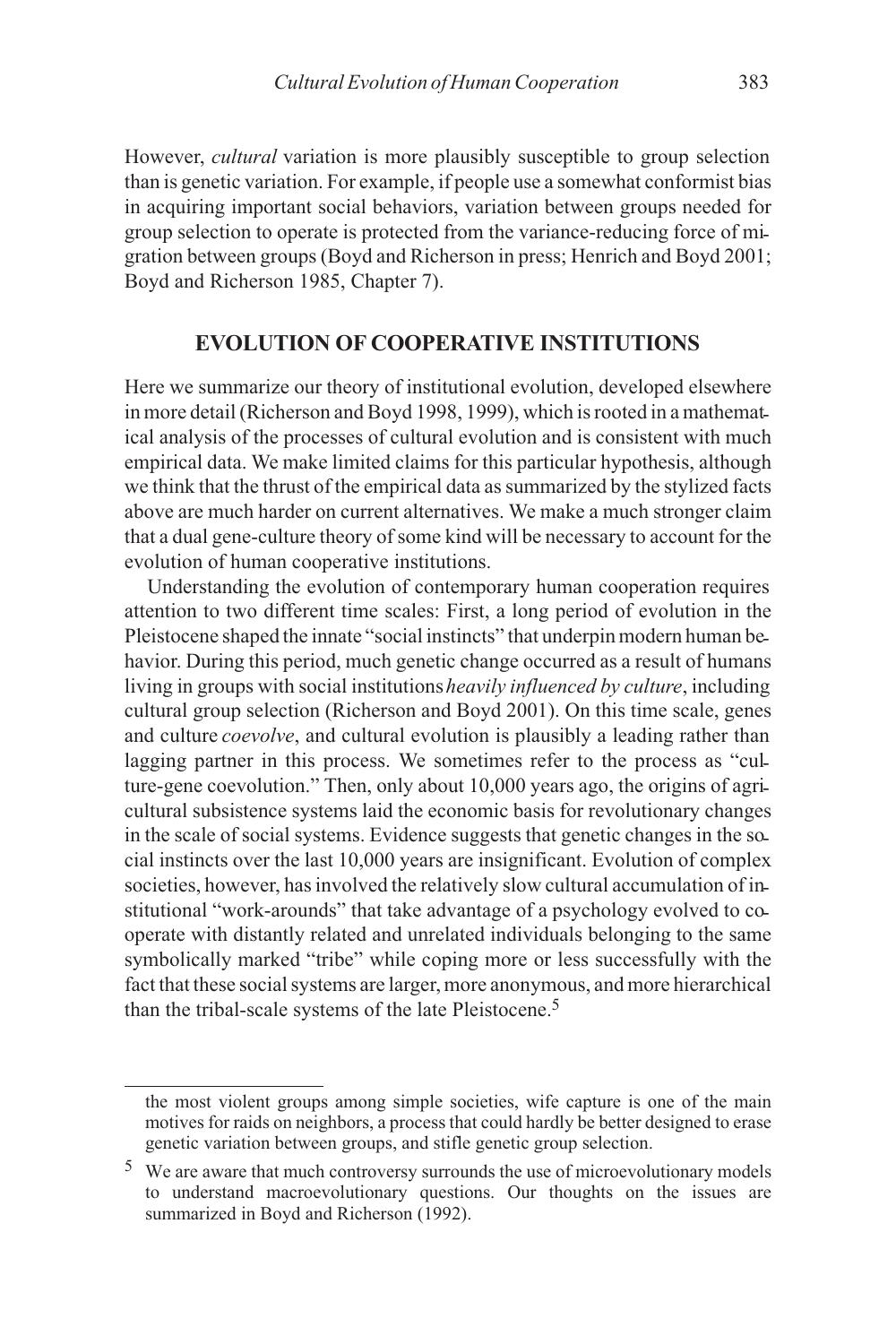#### **Tribal Social Instincts Hypothesis**

Our hypothesis is premised on the idea that selection between groups plays a much more important role in shaping culturally transmitted variation than it does in shaping genetic variation. As a result, humans have lived in social environments characterized by high levels of cooperation for as long as culture has played an important role in human development. To judge from the other living apes, our remote ancestors had only rudimentary culture (Tomasello 1999) and lacked cooperation on a scale larger than groups of close kin (Boehm 1999). The difficulty of constructing theoretical models of group selection on genes favoring cooperation matches neatly with the empirical evidence that cooperation in most social animals is limited to kin groups. In contrast, rapid cultural adaptation can lead to ample variation among groups whenever multiple stable social equilibria arise. We identify two cultural process that maintain multiple stable equilibria: (a) conformist social learning and (b) moralistic enforcement of norms. Such models of group selection are relatively powerful because they only require the social, not physical, extinction of groups. Formal theoretical models suggest that conformism is an adaptive heuristic for biasing imitation under a wide variety of conditions (Boyd and Richerson 1985, Chapter 7; Henrich and Boyd 1998; Simon 1990), and both field and laboratory work provide empirical support (Henrich 2001). Models of moralistic punishment (Boyd and Richerson 1992; Boyd et al. submitted; Henrich and Boyd 2001) lead to multiple stable social equilibria and to reductions in noncooperative strategies if punishment is prosocial. As a consequence, we believe, a growing reliance on cultural evolution led to larger, more cooperative societies among humans over the last 250,000 years or so.

Ethnographic evidence suggests that small-scale human societies are subject to group selection of the sort needed to favor cooperation at a tribal scale. Soltis et al. (1995) analyzed ethnographic data on the results of violent conflicts among Highland New Guinea clans. These conflicts fairly frequently resulted in the social extinction of clans. Many of the details of this process are consistent with cultural group selection. For example, social extinction does not mean physical elimination of the entire group. Quite the contrary, most people survive defeat but flee as refugees to other groups, into which they are incorporated. This sort of extinction cannot support genetic group selection because so many of the defeated survive and because they would tend to carry their unsuccessful genes into successful groups, rapidly running down variation between groups. However, the effects of conformist cultural transmission combined with moralistic punishment makes between-group cultural variation much less subject to erosion by migration and within-group success of uncooperative strategies than is true in the case of acultural organisms.

The New Guinea cases had little information regarding the cultural variants that might have been favored by cultural group selection. Other examples are more informative in this regard. Kelly (1985) has worked out in detail the way bridewealth customs in the Nuer and Dinka, cattle-keeping people of the Southern Sudan, led to the Nuer maintaining larger tribal systems. These larger tribes, in turn, allowed the Nuer to field larger forces than Dinka in disputes between the two groups. As a result, the Nuer expanded rapidly at the expense of the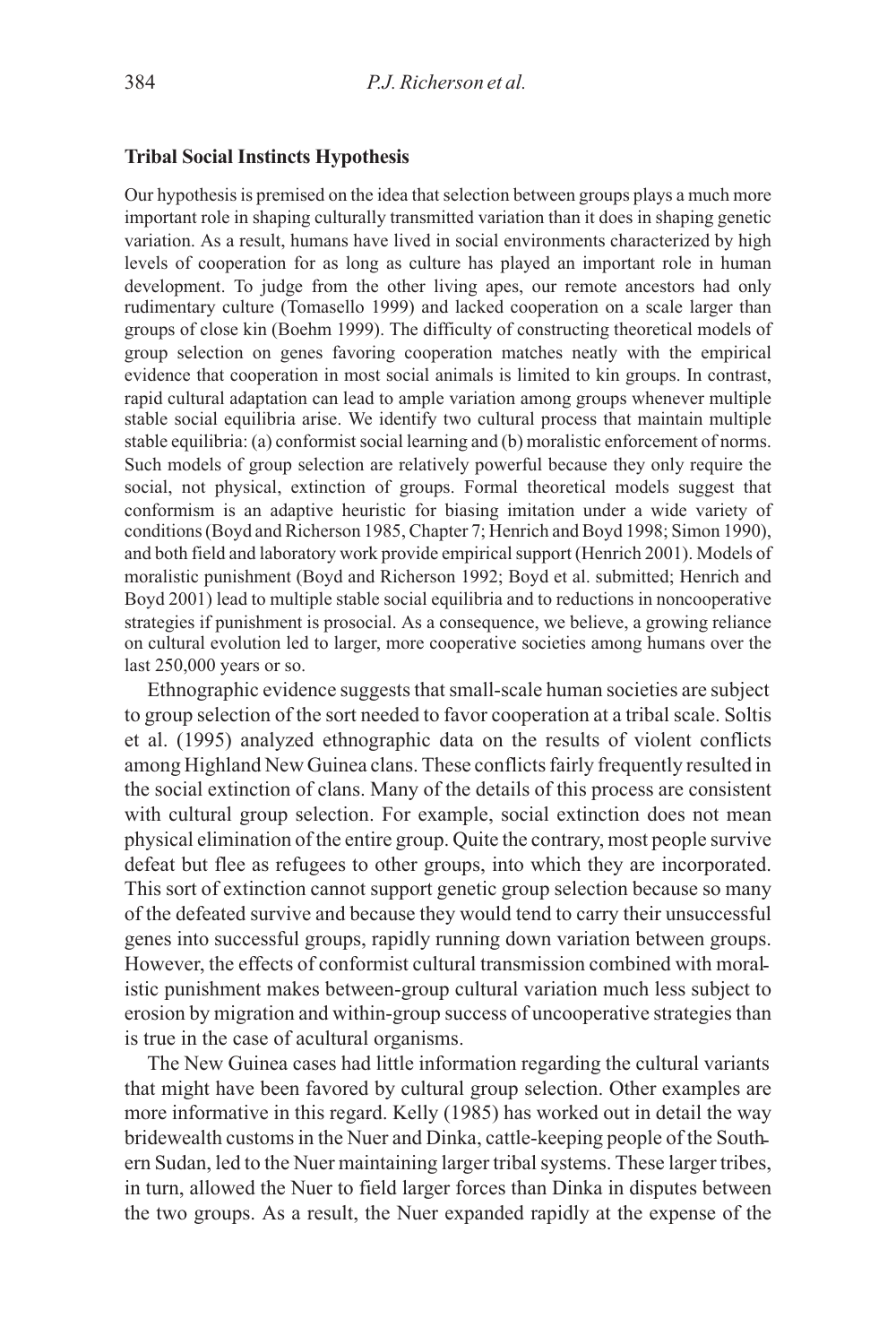Dinka in the 19<sup>th</sup> and early 20<sup>th</sup> centuries. Here, as in New Guinea, many Dinka lineages survived these fights and were often assimilated into *Nuer*tribes, a process, again, highly hostile to group selection on genes. The larger ethnographic corpus suggests that the sort of intergroup conflict described by Soltis and Kelly is very common, if not ubiquitous (Keeley 1996; Otterbein 1970). Darwin's picture of a group selection process operating at the level of competing symbolically marked tribal units with the outcome determined by differences in "patriotism, fidelity, obedience, courage, sympathy" and the like can work, but only upon cultural — not genetic — variation for such traits.

Consistent with this argument, evidence suggests that people in late Pleistocene human societies cooperated on a tribal scale (Bettinger 1991, pp.203-205; Richerson and Boyd 1998). "Tribe" is sometimes used in a technical sense to include only societies with fairly elaborate institutions for organizing cooperation among distantly related and unrelated people. We apply the term to any institution that organizes interfamilial cooperation, even if it is rather simple and the amount of cooperation organized modest. Definitional issues aside, our claim is controversial because the archaeological record permits only weak inferences about social organization and because the spectrum of social organization in ethnographically known hunter-gatherers is very broad (Kelly 1995). At the simple end of the spectrum are "family-level" societies (Johnson and Earle 2000; Steward 1955), such as the Shoshone of the Great Basin and !Kung of the Kalahari.*Because* these two groups are so simply organized, some scholars used them as an archetypal model for Paleolithic societies (Kelly 1995, p. 2). However, such groups are likely poor examples of the "average" Paleolithic society because they inhabit and have adapted to marginal environments using subsistence strategies quite different from any known from the Paleolithic (R. Bettinger, pers. comm.). Also, we believe that the ethnographic societies used to exemplify the family level of organization actually have tribal institutions of some sophistication.

Much evidence suggests that typical Paleolithic societies were more complex than the Shoshone or the !Kung. Many late Pleistocene societies emphasized big game hunting, often in resource-rich environments, rather than the plant foods emphasized in the marginal environments inhabited by Kalahari foragers and the Shoshone. For example, the Kalahari foragers (along with the Aranda in the Australian Desert) anchor the low end of the distribution with respect to plant biomass found in regions of 23 ethnographically known nomadic foraging groups (Kelly 1995, p. 122). As Steward (1955) reports, big game hunting in ethnographic cases typically involves cooperation on a larger scale than plant collecting and small game hunting; thus we should expect societies in the late Pleistocene to be more, not less, socially complex than the !Kung and Shoshone. In any case we think it an error to try to identify an archetypal Pleistocene society; most likely last glacial societies spanned as large or large a spectrum of social organization as ethnographically known cases. Art and settlement size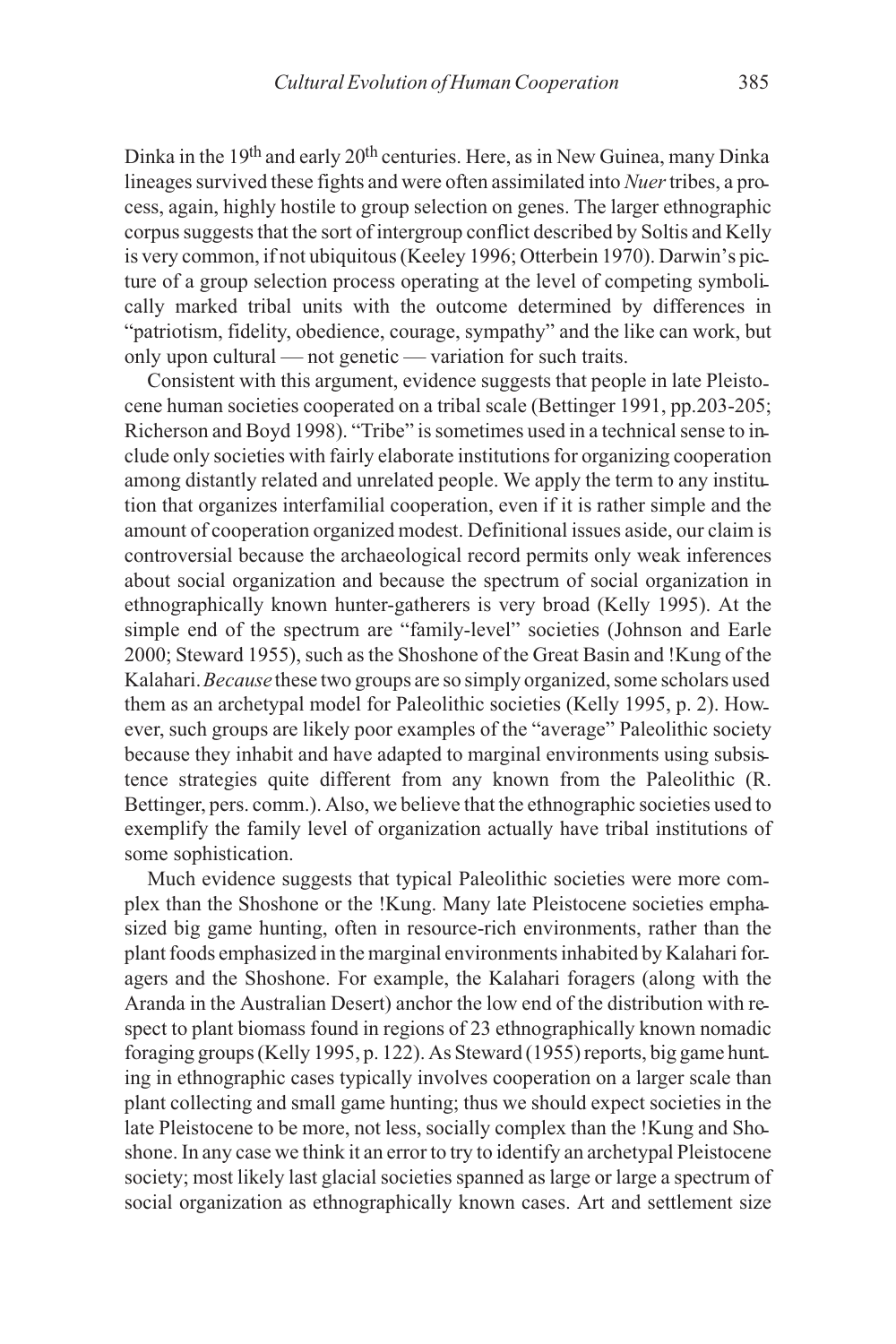(several hundred people) at upper Paleolithic sites in France and Spain suggest that these societies were toward the complex end of the foraging spectrum (Price and Brown 1985). In Czechoslovakia, the palisades and large housing structures look much more like the Northwest Coast Indians or Big-Men social forms of New Guinea than the !Kung or Shoshone (Johnson and Earle 2000).

However, despite the marginality of their environment, these archetypal family-level societies do have tribal-scale institutions for dealing with environmental uncertainty (Wiessner 1984). For example, the Shoshonean peoples of the North American Great Basin foraged for most of the year in nuclear family units. Resources in the Basin were not only sparse but widely scattered, militating against aggregation into larger units during much of the year. Although such bands were generally politically autonomous, they were at least tenuously linked into larger units. As Steward (1955, p. 109) remarks about the Shoshoneans "...nuclear families have always co-operated with other families in various ways. Since this is so, the Shoshoneans, like other fragmented family groups, represent the family level of sociocultural integration only in a relative sense." Winter encampments of 20 or 30 families were the largest aggregations among Shoshoneans; however, these were not formal organizations but rather aggregations of convenience. Aside from visiting, some cooperative ventures, such as dances (fandangos), rabbit drives, and occasional antelope drives, were organized during winter encampments. The number of families that a given family might camp with over a period of years was also not fixed, although people preferred to camp with people speaking the same dialect (R. Bettinger, pers. comm.). Steward's picture of the simplicity of Shoshone has been challenged. Thomas (1986, p. 278) observes that, at best, Steward's characterization applied only to limiting cases, as, indeed, his frank use of them to exemplify an ideal type imperfectly suggests. Murphy and Murphy (1986), citing the case of the Northern Shoshone and Bannock, argue that the unstructured fluidity of Shoshonean society conceals a sophisticated adaptation to the sparse and uncertain resources of the Great Basin. The Shoshoneans maintained peace among themselves over a very large region, enabling families and small groups of families to move over vast distances in response to local feast and famine. When local resources permitted and necessity required, they were able to assemble considerable numbers of people for collective purposes. Murphy and Murphy cite the formation of war parties numbering in the hundreds to contest bison hunting areas with the Blackfeet. Indeed, the Shoshone and their relatives were relatively recent immigrants to the Great Basin who pushed out societies that were probably socially more complex but less well adapted to the sparse Great Basin environment (Bettinger and Baumhoff 1982). Murphy and Murphy summarize by saying "the Shoshone are a 'people' in the truest sense of the word." Compared to our great ape relatives, and presumably our remoter ancestors, Shoshonean families maintained generally friendly relations with a rather large group of other families, could readily strike up cooperative relations with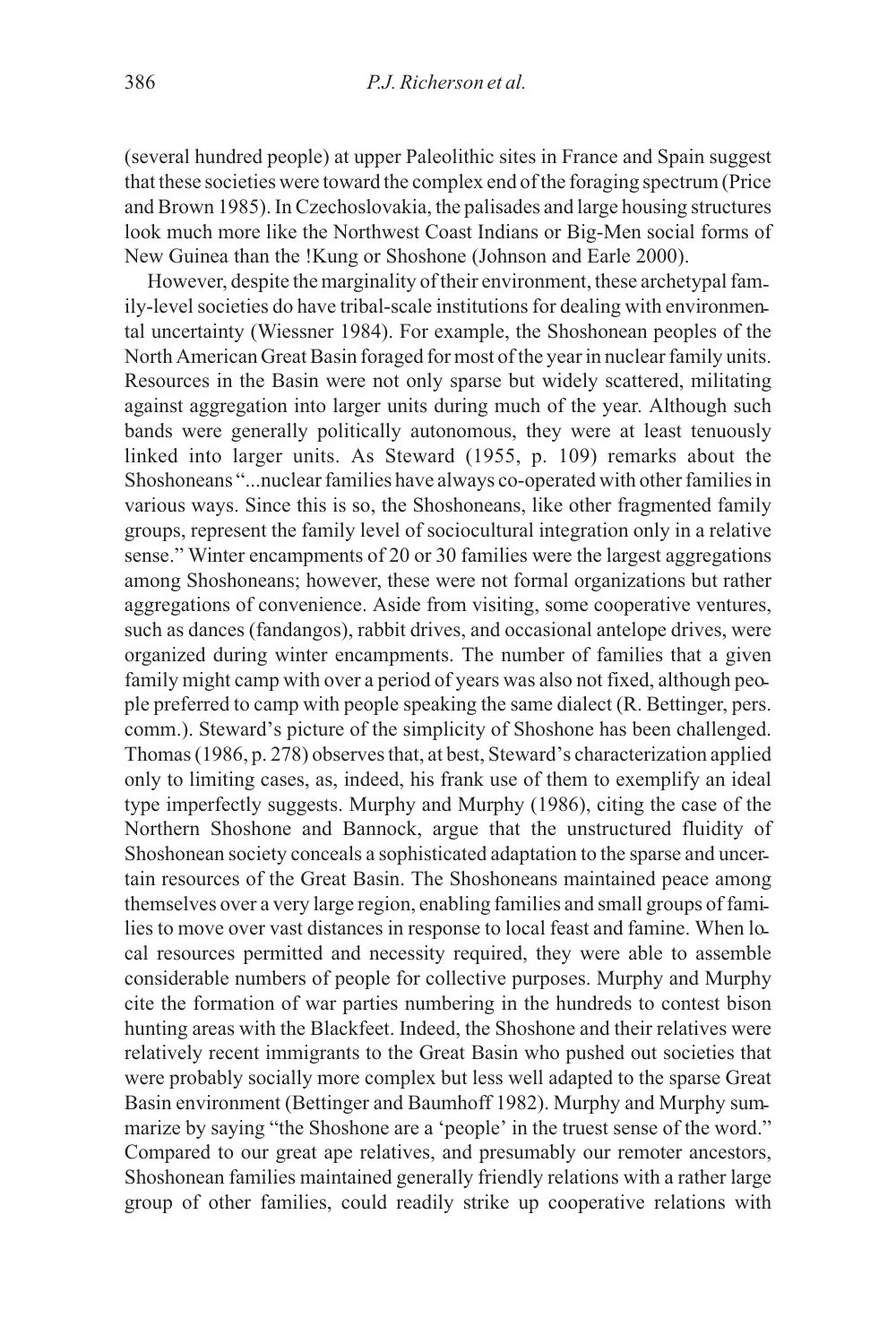strangers of their ethnic group, and organized cooperative activities on a considerable scale.

We believe that the human capacity to live in larger-scale forms of tribal social organization evolved through a coevolutionary ratchet generated by the interaction of genes and culture. Rudimentary cooperative institutions favored genotypes that were better able to live in more cooperative groups. Those individuals best able to avoid punishment and acquire the locally relevant norms were more likely to survive. At first, such populations would have been only slightly more cooperative than typical nonhuman primates. However, genetic changes, leading to moral emotions like shame, and a capacity to learn and internalize local practices would allow the cultural evolution of more sophisticated institutions that in turn enlarged the scale of cooperation. These successive rounds of coevolutionary change continued until eventually people were equipped with capacities for cooperation with distantly related people, emotional attachments to symbolically marked groups, and a willingness to punish others for transgression of group rules. Mechanisms by which cultural institutions might exert forces tugging in this direction are not far to seek. People are likely to discriminate against genotypes that are incapable of conforming to cultural norms (Richerson and Boyd 1989; Laland et al. 1995). People who cannot control their self-serving aggression ended up exiled or executed in small-scale societies and imprisoned in contemporary ones. People whose social skills embarrass their families will have a hard time attracting mates. Of course, selfish and nepotistic impulses were never entirely suppressed; our genetically transmitted evolved psychology shapes human cultures, and as a result cultural adaptations often still serve the ancient imperatives of inclusive genetic fitness. However, cultural evolution also creates new selective environments that *build cultural imperatives to be built into our genes.*

Paleo-anthropologists believe that human cultures were essentially modern by the Upper Paleolithic, 50,000 years ago (Klein 1999, Chapter 7) if not much earlier (McBrearty and Brooks 2000). Thus, even if the cultural group selection process began as late as the Upper Paleolithic, such social selection could easily have had extensive effects on the evolution of human genes through this process. More likely, Upper Paleolithic societies were the culmination of a long period of coevolutionary increases in a tendency toward tribal social life.<sup>6</sup>

We suppose that the resulting "tribal instincts" are something like principles in the Chomskian linguists' "principles and parameters" view of language

<sup>6</sup> It would be a mistake to assume that complex technology is a prerequisite for tribal-level forms of social organization. At the time of European discovery, the Tasmanians had a technology substantially simpler than many upper Paleolithic peoples: they lacked bone tools, composite spears, bows, arrows, spear throwers and fish hooks, etc. Yet, they lived in multiband groups which controlled territories. Intertribal trade, warfare, and raiding were all commonplace (Jones 1974). The last 4,000 years of the Tasmania archaeologically record do not look much different from many middle Paleolithic sites.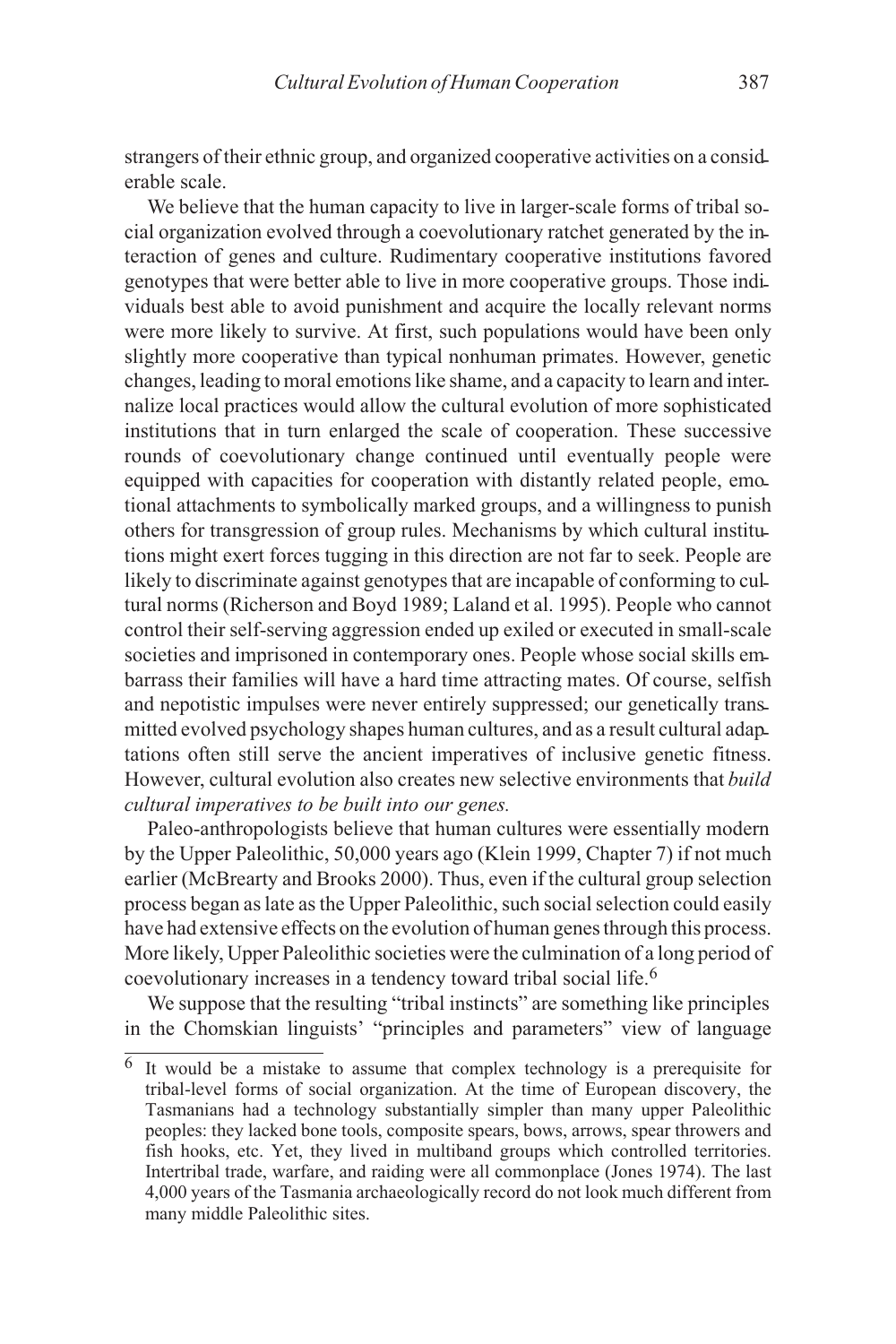(Pinker 1994). Innate principles furnish people with basic predispositions, emotional capacities, and social dispositions that are implemented in practice through highly variable cultural institutions, the parameters. People are innately prepared to act as members of tribes, but culture tells us how to recognize who belongs to our tribes, what schedules of aid, praise, and punishment are due to tribal fellows, and how the tribe is to deal with other tribes: allies, enemies, and clients. The division of labor between innate and culturally acquired elements is poorly understood, and theory gives little guidance about the nature of the synergies and tradeoffs that must regulate the evolution of our psychology (Richerson and Boyd 2000). The fact that even human-reared apes cannot be socialized to behave like humans guarantees that some elements are innate. Contrariwise, the diversity and sometimes-rapid change of social institutions guarantees that much of our social life is governed by culturally transmitted rules, skills, and even emotions. We beg the reader's indulgence for the necessarily brief and assertive nature of our argument here. The rationale and ethnographic support for the tribal instincts hypothesis are laid out in more detail in Richerson and Boyd (1998, 1999); for a review of the broad spectrum of empirical evidence supporting the hypothesis, see Richerson and Boyd (2001, 2002).

#### **Work-around Hypothesis**

Contemporary human societies differ drastically from the societies in which our social instincts evolved. Pleistocene hunter-gatherer societies were likely comparatively small, egalitarian, and lacking in powerful institutionalized leadership. By contrast, modern societies are large, inegalitarian, and have coercive leadership institutions (Boehm 1993). If the social instincts hypothesis is correct, social instincts furnish the building blocks for the evolution of complex social systems, while simultaneously constraining the shape of these systems (Salter 1995). To evolve large-scale, complex social systems, cultural evolutionary processes, driven by cultural group selection, take advantage of whatever support these instincts offer. For example, families willingly take on the essential roles of biological reproduction and primary socialization, reflecting the ancient and still powerful effects of selection at the individual and kin level. At the same time, cultural evolution must cope with a psychology evolved for life in quite different sorts of societies. Appropriate larger-scale institutions must regulate the constant pressure from smaller groups (coalitions, cabals, cliques) to subvert rules favoring large groups. To do this cultural evolution often makes use of "work arounds," i.e., mobilizing tribal instincts for new purposes. For example, large national and international (e.g., great religions) institutions develop ideologies of symbolically marked inclusion that often fairly successfully engage the tribal instincts on a much larger scale. Military and religious organizations (e.g., Catholic Church), for example, dress recruits in identical clothing (and haircuts) loaded with symbolic markings, and then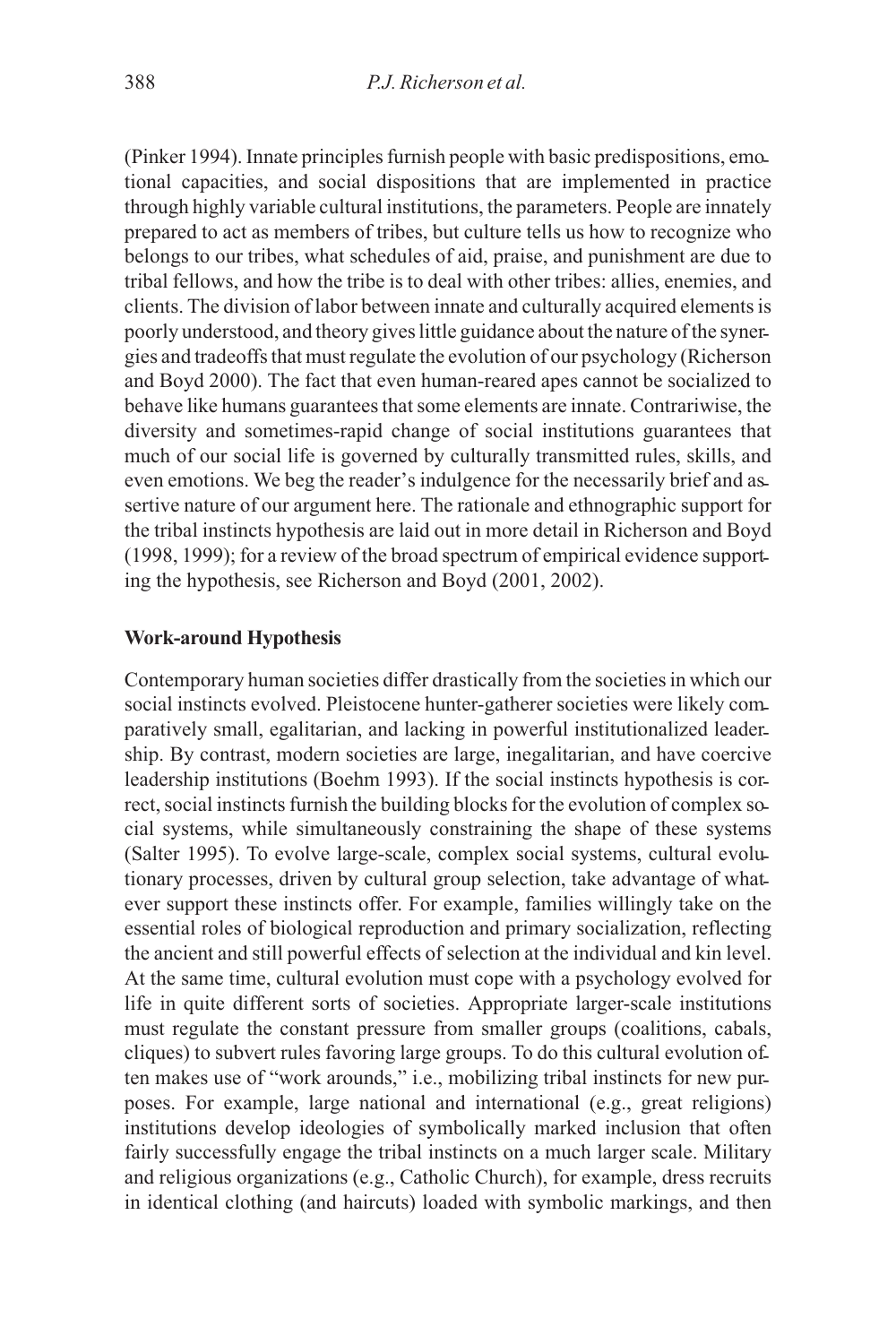subdivide them into small groups with whom they eat and engage in long-term repeated interaction. Such work-arounds are often awkward compromises, as is illustrated by the existence of contemporary societies handicapped by narrow, destructive loyalties to small tribes (West 1941) and even just to families (Banfield 1958). In military and religious organizations, for example, excessive within-group loyalty often subverts higher-level goals. If this picture of the innate constraints on current institutional evolution is correct, it is evidence for the existence of tribal social instincts that buttresses the uncertain inferences from ethnography and archaeology about late Pleistocene societies. Complex societies are, in effect, grand natural social–psychological experiments rather stringently test the limits of our innate dispositions to cooperate. We expect the social institutions of complex societies to simulate life in tribal-scale societies in order to generate cooperative "lift." We also expect that complex institutions will accept design compromises to achieve such "lift," which would be unnecessary if innate constraints of a specifically tribal structure were absent.

#### *Coercive Dominance*

The cynics' favorite mechanism for creating complex societies is command backed up by force. The conflict model of state formation has this character (Carneiro 1970), as does Hardin's (1968) recipe for commons management.

Elements of coercive dominance are no doubt necessary to make complex societies work. Tribally legitimated self-help violence is a limited and expensive means of altruistic coercion. Complex human societies have to supplement the moralistic solidarity of tribal societies with formal police institutions. Otherwise, the large-scale benefits of cooperation, coordination, and division of labor would cease to exist in the face of selfish temptations to expropriate them by individuals, nepotists, cabals of reciprocators, organized predatory bands, greedy capitalists, and classes or castes with special access to means of coercion. At the same time, the need for organized coercion as an ultimate sanction creates roles, classes, and subcultures with the power to turn coercion to narrow advantage. Social institutions of some sort must police the police so that they will act in the larger interest to a measurable degree. Indeed, Boehm (1993) notes that the egalitarian social structure of simple societies is itself an institutional achievement by which the tendency of some to try to dominate others on the typical primate pattern is frustrated by the ability of the individuals who would be dominated to collaborate to enforce rules against dominant behavior. Such policing is never perfect and, in the worst cases, can be very poor. The fact that leadership in complex systems always has at least some economic inequality suggests that narrow interests, rooted in individual selfishness, kinship, and, often, the tribal solidarity of the elite, always exert an influence. The use of coercion in complex societies offers excellent examples of the imperfections in social arrangements traceable to the ultimately irresolvable tension of more narrowly selfish and more inclusively altruistic instincts.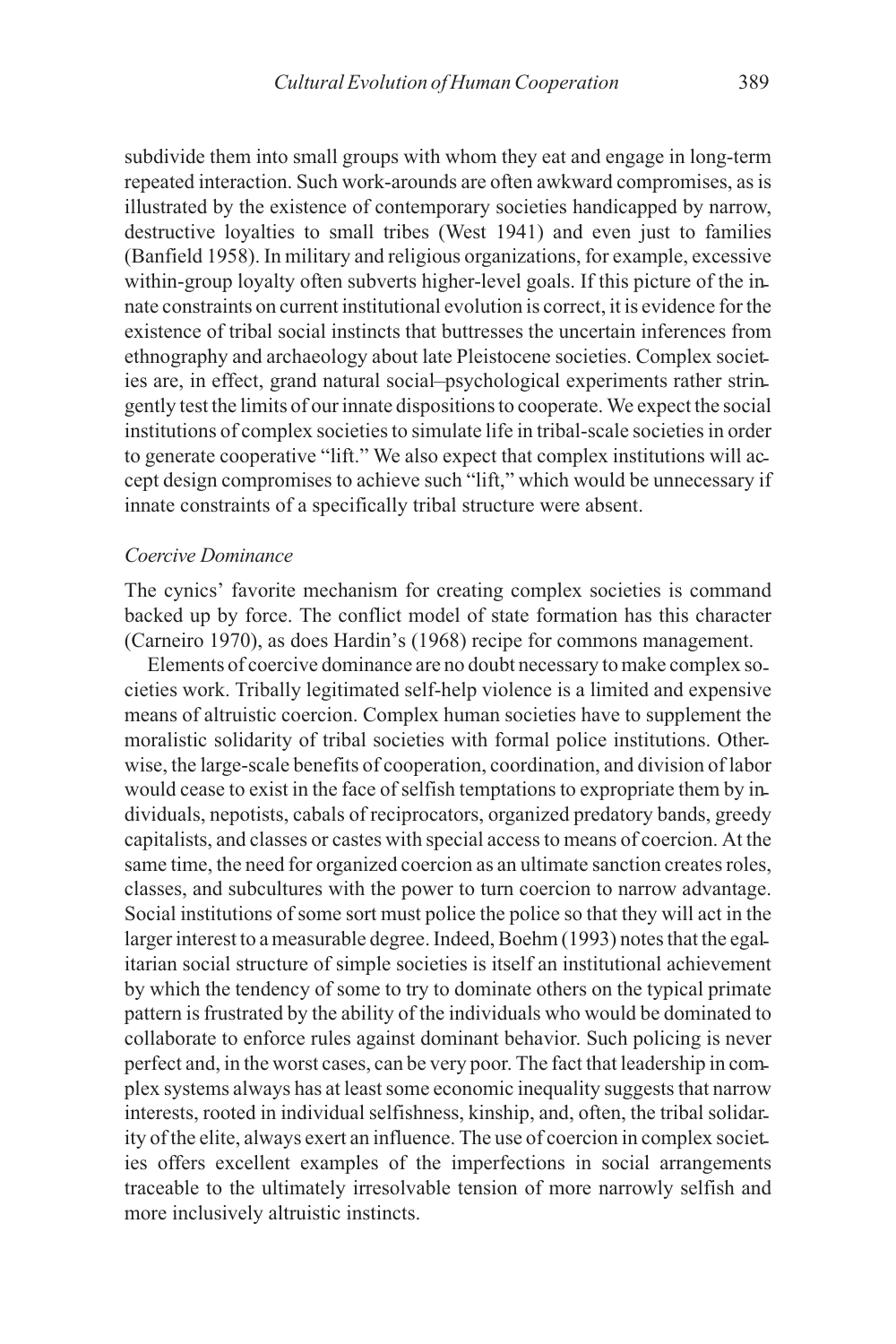While coercive, exploitative elites are common enough, we suspect that no complex society can be based purely on coercion for two reasons: (a) coercion of any great mass of subordinates requires that the elite class or caste be itself a complex, cooperative venture; (b) defeated and exploited peoples seldom accept subjugation as a permanent state of affairs without costly protest. Deep feelings of injustice generated by manifestly inequitable social arrangements move people to desperate acts, driving the cost of dominance to levels that cripple societies in the short run and often cannot be sustained in the long run (Insko 1983; Kennedy 1987). Durable conquests, such as those leading to the modern European national states, Han China, or the Roman Empire, leaven raw coercion with other institutions. The Confucian system in China and the Roman legal system in the West were far more sophisticated institutions than the highly coercive systems sometimes set up by predatory conquerors and even domestic elites.

#### *Segmentary Hierarchy*

Late Pleistocene societies were undoubtedly segmentary in the sense that supra-band ethnolinguistic units served social functions (e.g., the Shoshone). The segmentary principle can serve the need for more command and control by hardening up lines of authority without disrupting the face-to-face nature of proximal leadership present in egalitarian societies. The Polynesian ranked lineage system illustrates how making political offices formally hereditary according to a kinship formula can help deepen and strengthen a command and control hierarchy (Kirch 1984). Acommon method of deepening and strengthening the hierarchy of command and control in complex societies is to construct a nested hierarchy of offices, using various mixtures of ascription and achievement principles to staff the offices. Each level of the hierarchy replicates the structure of a hunting and gathering band. A leader at any level interacts mainly with a few near-equals at the next level down in the system. New leaders are usually recruited from the ranks of subleaders, often tapping informal leaders at that level. As Eibl-Eibesfeldt (1989) remarks, even high-ranking leaders in modern hierarchies adopt much of the humble headman's deferential approach to leadership. Henrich and Gil-White's (2001) work on prestige provides a coevolutionary explanation for this phenomenon.

The hierarchical nesting of social units in complex societies gives rise to appreciable inefficiencies (Miller 1992). In practice, brutal sheriffs, incompetent lords, venal priests, and their ilk degrade the effectiveness of social organizations in complex societies. Squires (1986) dissects the problems and potentials of modern hierarchical bureaucracies to perform consistently with leaders' intentions. Leaders in complex societies must convey orders downward, not just seek consensus among their comrades. Devolving substantial leadership responsibility to subleaders far down the chain of command is necessary to create small-scale leaders with face-to-face legitimacy. However, it potentially generates great friction if lower-level leaders either come to have different objectives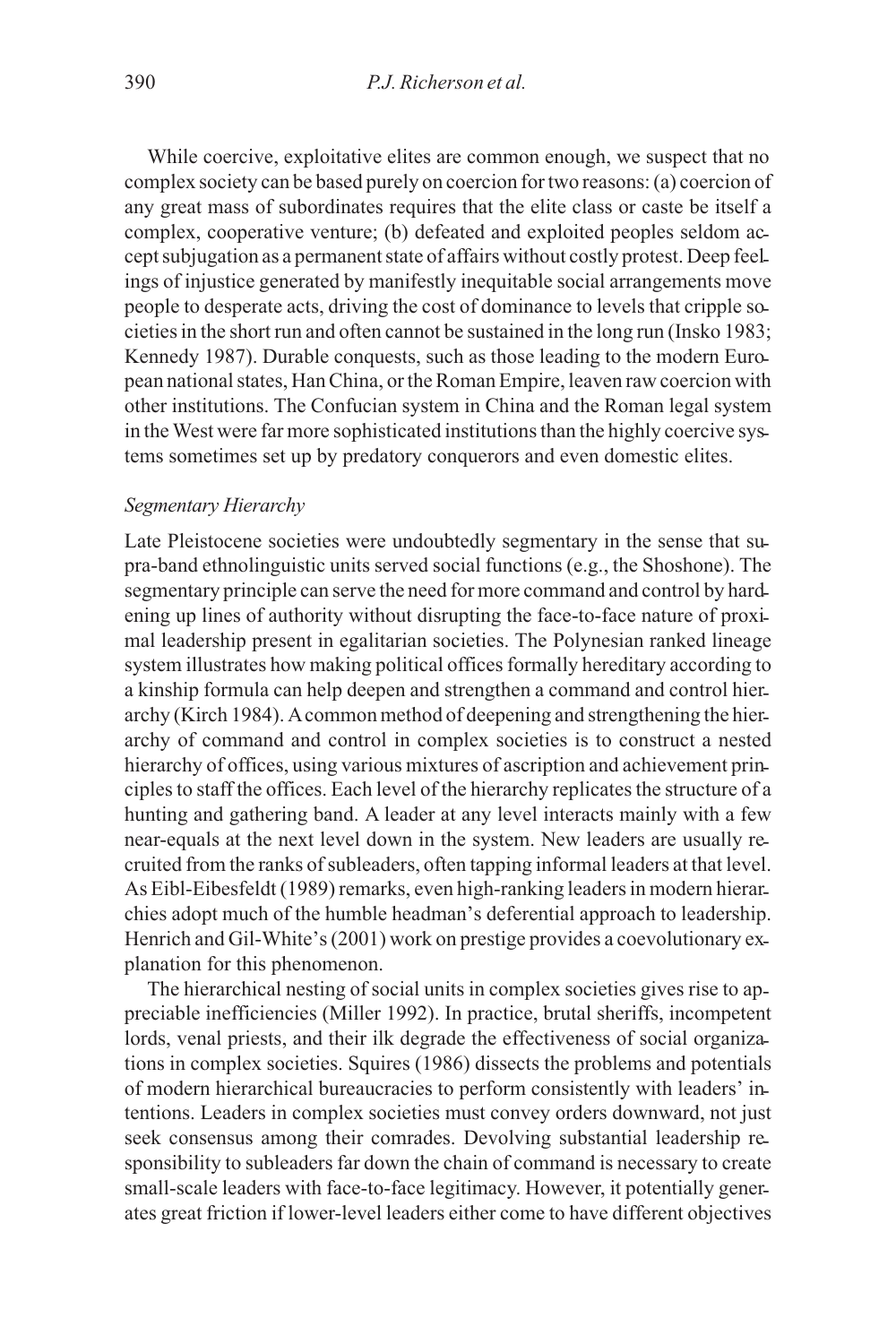than the upper leadership or are seen by followers as equally helpless pawns of remote leaders. Stratification often creates rigid boundaries so that natural leaders are denied promotion above a certain level, resulting in inefficient use of human resources and a fertile source of resentment to fuel social discontent.

On the other hand, failure to articulate properly tribal-scale units with more inclusive institutions is often highly pathological. Tribal societies often must live with chronic insecurity due to intertribal conflicts. One of us once attended the *Palio,* a horse race in Sienna in which each ward, or *contrada,* in this small Tuscan city sponsors a horse. Voluntary contributions necessary to pay the rider, finance the necessary bribes, and host the victory party amount to a half a million dollars. The *contrada* clearly evoke the tribal social instincts: they each have a totem — the dragon, the giraffe, etc., special colors, rituals, and so on. The race excites a tremendous, passionate rivalry. One can easily imagine medieval Sienna in which swords clanged and wardmen died, just as they do or did in warfare between New Guinea tribes (Rumsey 1999), Greek city-states (Runciman 1998), inner city street gangs (Jankowski 1991), and ethnic militias.

## *Exploitation of Symbolic Systems*

The high population density, division of labor, and improved communication made possible by the innovations of complex societies increased the scope for elaborating symbolic systems. The development of monumental architecture to serve mass ritual performances is one of the oldest archaeological markers of emerging complexity. Usually an established church or less formal ideological umbrella supports a complex society's institutions. At the same time, complex societies extensively exploit the symbolic ingroup instinct to delimit a quite diverse array of culturally defined subgroups, within which a good deal of cooperation is routinely achieved. Ethnic group-like sentiments in military organizations are often most strongly reinforced at the level of 1,000–10,000 or so men (British and German regiments, U.S. divisions) (Kellett 1982). Typical civilian symbolically marked units include nations, regions (e.g., Swiss cantons), organized tribal elements (Garthwaite 1993), ethnic diasporas (Curtin 1984), castes (Srinivas 1962; Gadgil and Guha 1992), large economic enterprises (Fukuyama 1995), and civic organizations (Putnam et al. 1993).

How units as large as modern nations tap into the tribal social instincts is an interesting issue. Anderson (1991) argues that literate communities, and the social organizations revolving around them (e.g., Latin literates and the Catholic Church), create "imagined communities," which in turn elicit significant commitment from members of the community. Since tribal societies were often large enough that some members were not known personally to any given person, common membership would sometimes have to be established by the mutual discovery of shared cultural understandings, as simple as the discovery of a shared language in the case of the Shoshone. The advent of mass literacy and print media — Anderson stresses newspapers — made it possible for all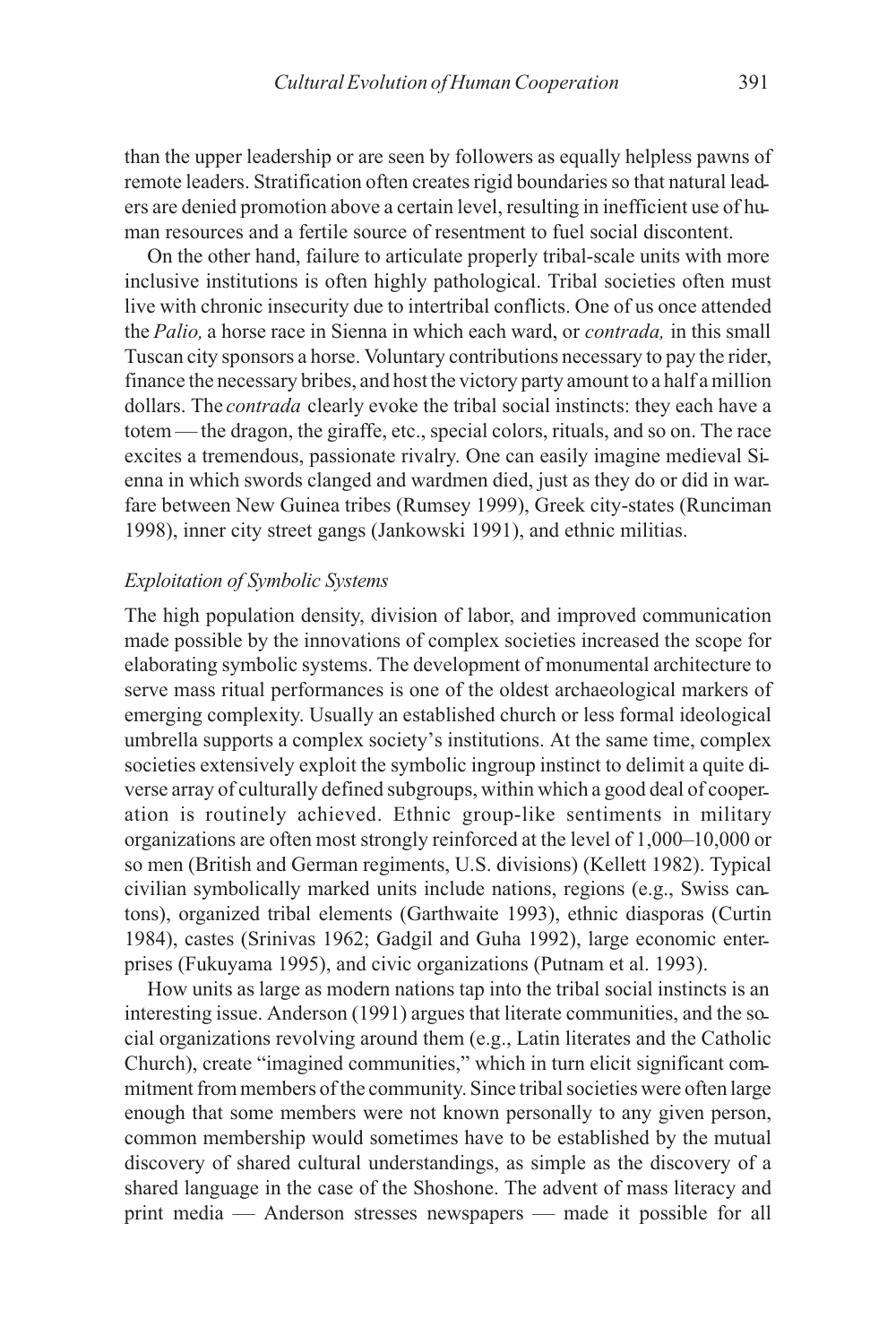speakers of a given vernacular to have confidence that all readers of the same or related newspapers share many cultural understandings, especially when organizational structures such as colonial government or business activities really did give speakers some institutions in common. Nationalist ideologists quickly discovered the utility of newspapers for building of imagined communities, typically several contending variants of the community, making nations the dominant quasi-tribal institution in most of the modern world.

Many problems and conflicts revolve around symbolically marked groups in complex societies. Official dogmas often stultify desirable innovations and lead to bitter conflicts with heretics. Marked subgroups often have enough tribal cohesion to organize at the expense of the larger social system. The frequent seizure of power by the military in states with weak institutions of civil governance is probably a byproduct of the fact that military training and segmentation, often based on some form of patriotic ideology, are conducive to the formation of*relatively* effective large-scale institutions. Wherever groups of people interact routinely, they are liable to develop a tribal ethos. In stratified societies, powerful groups readily evolve self-justifying ideologies that buttress treatment of subordinate groups, ranging from neglectful to atrocious. American White Southerners had elaborate theories to justify slavery, and pioneers everywhere found the brutal suppression of Indian societies legitimate and necessary. The parties and interest groups that vie to sway public policy in democracies have well-developed rationalizations for their selfish behavior. Amajor difficulty with loyalties induced by appeals to shared symbolic culture is the very language-like productivity possible with this system. Dialect markers of social subgroups emerge rapidly along social fault-lines (Labov 2001). Charismatic innovators regularly launch new belief and prestige systems, which sometimes make radical claims on the allegiance of new members, sometimes make large claims at the expense of existing institutions, and sometimes grow explosively. Contrariwise, larger loyalties can arise, as in the case of modern nationalisms overriding smaller-scale loyalties; sometimes for the better, sometimes for the worse. The ongoing evolution of social systems can develop in unpredictable, maladaptive directions by such processes (Putnam 2000). The worldwide growth of fundamentalist sects that challenge the institutions of modern states is a contemporary example (Marty and Appleby 1991). If T. Wolfe (1965) is right, mass media can be the basis of a rich diversity of imagined sub-communities using such vehicles as specialized magazines, newsletters, and, nowadays, web sites. The potential of deviant subgroups, such as sectarian terrorist organizations, to use modern media to create small but highly motivated imagined communities is an interesting variant on Anderson's theory. Ongoing cultural evolution is impossible to control wholly in the larger interest, at least impossible to control completely, and forbidding such evolution tends to deprive societies of the "civic culture" that spontaneously produces so many collective benefits.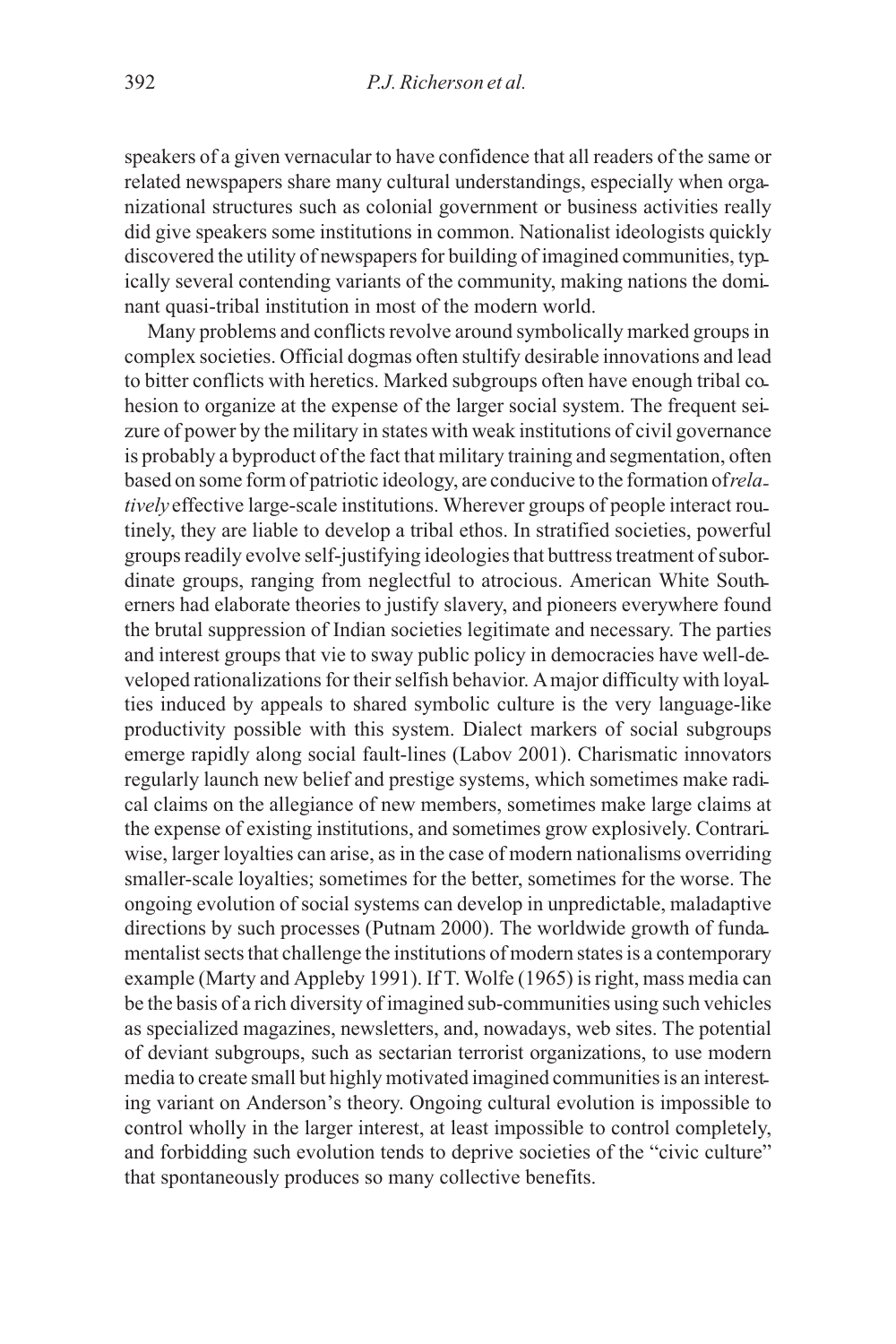#### *Legitimate Institutions*

In small-scale egalitarian societies, individuals have substantial autonomy, considerable voice in community affairs, and can enforce fair, responsive — even self-effacing — behavior and treatment from leaders (Boehm 1999). At their most functional, symbolic institutions, a regime of tolerably fair laws and customs, effective leadership, and smooth articulation of social segments can roughly simulate these conditions in complex societies. Rationally administered bureaucracies, lively markets, the protection of socially beneficial property rights, widespread participation in public affairs, and the like provide public and private goods efficiently, along with a considerable amount of individual autonomy. Many individuals in modern societies feel themselves part of culturally labeled tribal-scale groups, such as local political party organizations, that have influence on the remotest leaders. In older complex societies, village councils, local notables, tribal chieftains, or religious leaders often hold courts open to humble petitioners. These local leaders, in turn, represent their communities to higher authorities. To obtain low-cost compliance with management decisions, ruling elites have to convince citizens that these decisions are in the interest of the larger community. As long as most individuals trust that existing institutions are reasonably legitimate and that any felt needs for reform are achievable by means of ordinary political activities, there is considerable scope for large-scale collective social action.

Legitimate institutions, however, and trust of them, are the result of an evolutionary history and are neither easy to manage nor engineer. Social distance between different classes, castes, occupational groups, and regions is objectively great. Narrowly interested tribal-scale institutions abound in such societies. Some of these groups have access to sources of power that they are tempted to use for parochial ends. Such groups include, but are not restricted to, elites. The police may abuse their power. Petty administrators may victimize ordinary citizens and cheat their bosses. Ethnic political machines may evict historic elites from office but use chicanery to avoid enlarging their coalition.

Without trust in institutions, conflict replaces cooperation along fault lines where trust breaks down. Empirically, the limits of the trusting community define the universe of easy cooperation (Fukuyama 1995). At worst, trust does not extend outside family (Banfield 1958), and potential for cooperation on a larger scale is almost entirely foregone. Such communities are unhappy as well as poor. Trust varies considerably in complex societies, and variation in trust seems to be the main cause of differences in happiness across societies (Inglehart and Rabier 1986). Even the most efficient legitimate institutions are prey to manipulation by small-scale organizations and cabals, the so-called special interests of modern democracies. Putnam's (1993) contrast between civic institutions in Northern and Southern Italy illustrates the difference that a tradition of functional institutions can make. The democratic form of the state, pioneered by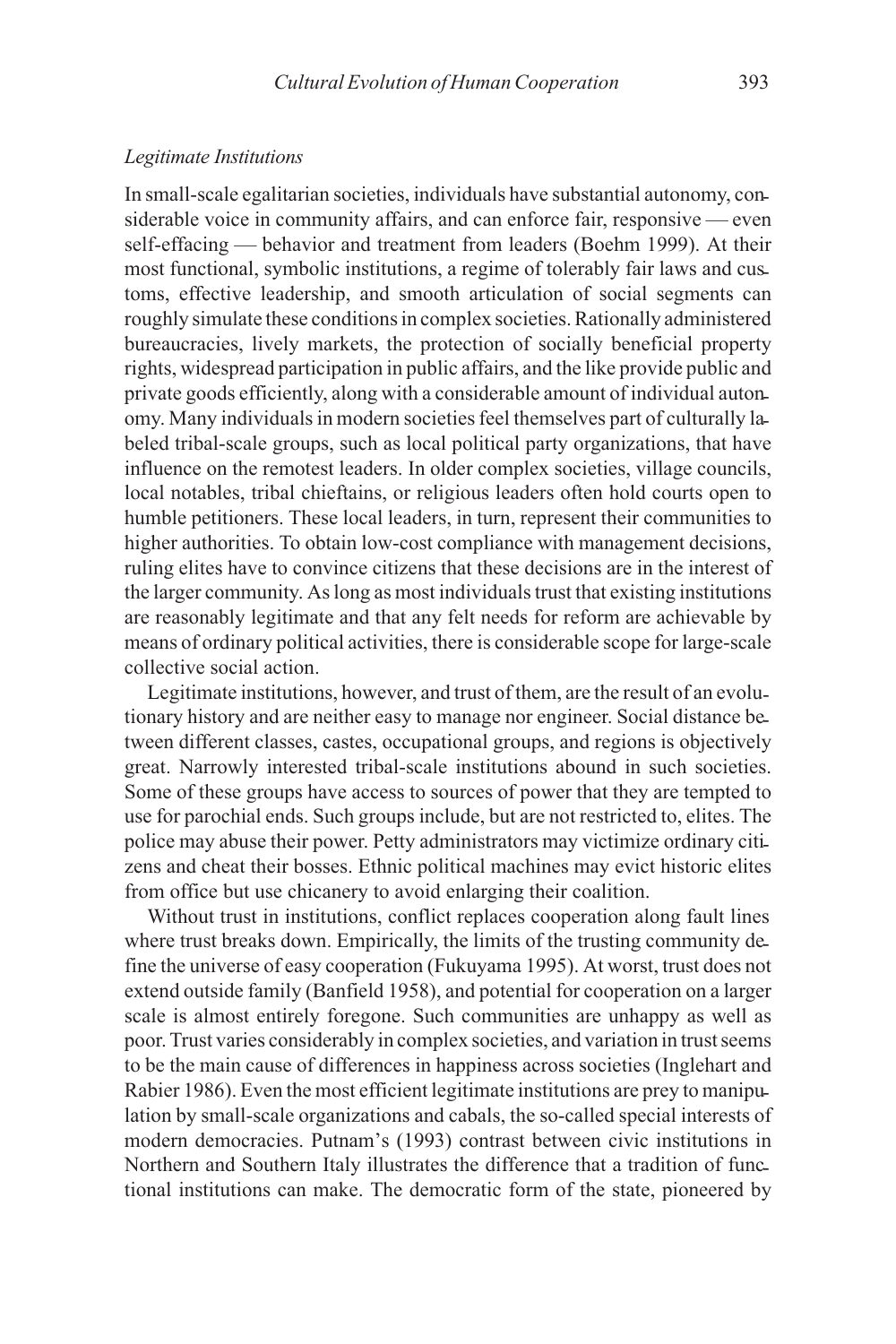Western Europeans in the last couple of centuries, is a powerful means of creating generally legitimate institutions. Success attracts imitation all around the world. The halting growth of the democratic state in countries ranging from Germany to sub-Saharan Africa is testimony that legitimate institutions cannot be drummed up out of the ground just by adopting a constitution. Where democracy has struck root outside of the European cultural orbit, it is distinctively fitted to the new cultural milieu, as in India and Japan.

## **CONCLUSIONS**

The processes of cultural evolution quite plausibly led to group selection being a more powerful force on cultural rather than genetic variation. The cultural system of inheritance probably arose in the human lineage as an adaptation to the increasingly variable environments of the recent past (Richerson and Boyd 2000). Theoretical models show that the specific structural features of the cultural systems, such as conformist transmission, have ordinary adaptive advantages. We imagine that these adaptive advantages favored the capacity for a system that could respond rapidly and flexibly to environmental variation in an ancestral creature that was not particularly cooperative. As a byproduct, cultural evolution happened to favor large-scale cooperation. Over a long period of coevolution, cultural pressures reshaped "human nature," giving rise to innate adaptations to living in tribal-scale social systems. Humans became prepared to use systems of legitimate punishment to lower the fitness of deviants, for example. We believe that the cultural explanation for human cooperation is in accord with much evidence, as summarized by stylized facts about human cooperation with which we introduced our remarks. More detailed surveys of the concordance of our conjectures with various bodies of data may be found in Richerson and Boyd (1999, 2001) and Richerson (2002).

Regardless of the fate of any particular proposals, we think that explanations of human cooperation have to thread some rather tight constraints. They have to somehow finesse the awkward fact that humans, at least partly because of our ability to cooperate with distantly related people in large groups, are a huge success yet quite unique in our style of social life. If a mechanism like indirect reciprocity works, why have not many social species used it to extend their range of cooperation? If finding self-reinforcing solutions to coordination games is mostly what human societies are about, why do not other animals have massive coordination-based social systems? If reputations for pairwise cooperation are easy to observe or signal (but unexploitable by deceptive defectors), why have we found no other complex animal societies based on this principle? By contrast, we do find plenty of complex animal societies built on the principle of inclusive fitness.

The unique pattern of cooperation of our species suggests that human cooperation is likely to derive from some other unique feature or features of human life.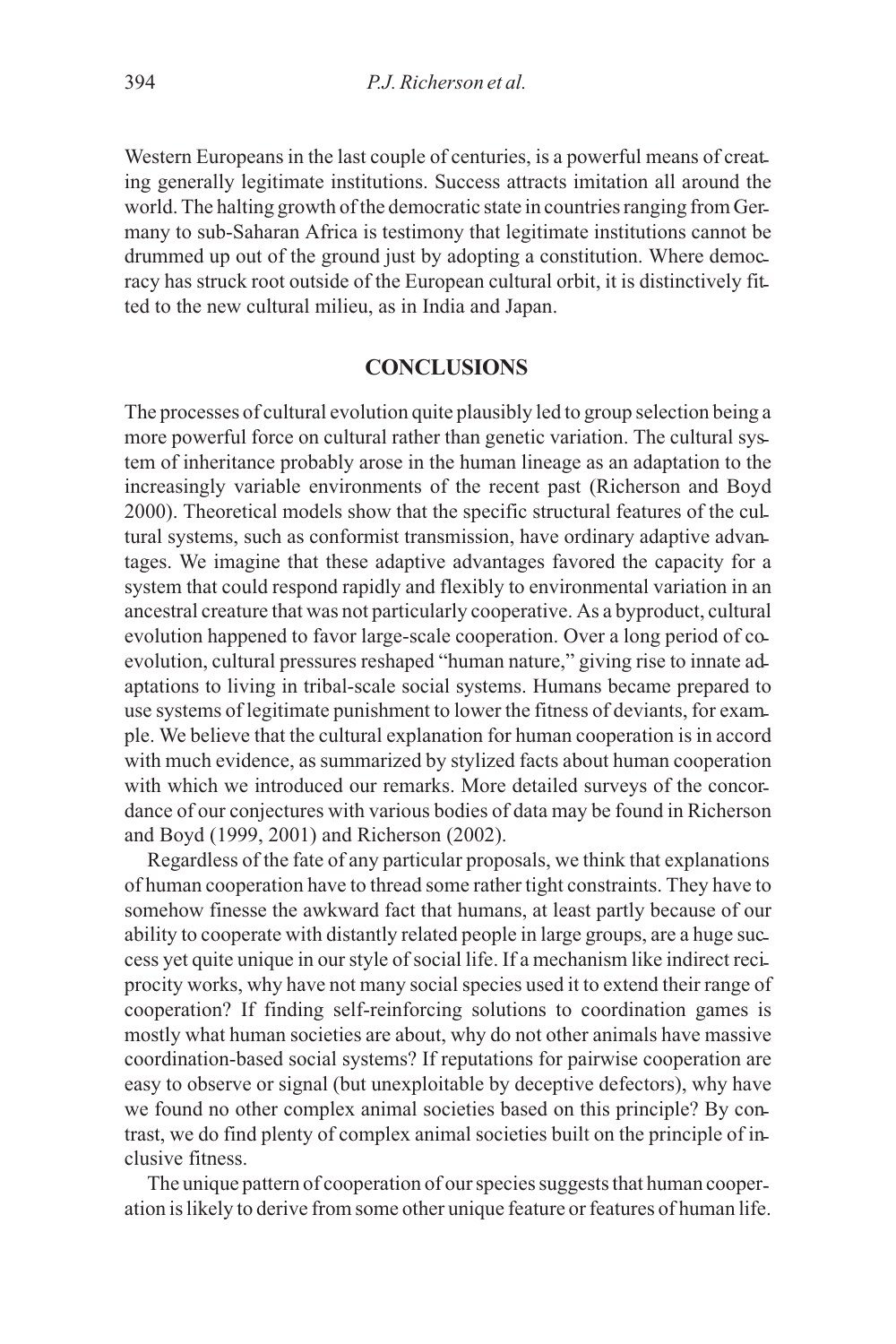Advanced capacities for social earning are also unique to humans; thus culture is, *prima facie*, a plausible key element in the evolution of human cooperation. Our argument depends upon the existence of culture and group selection on cultural variation. Since sophisticated culture is unique to humans, we do not expect this mechanism to operate in other species. Ours is not the only hypothesis that passes this basic test. For example, E. Smith's (this volume) signaling hypothesis depends upon language, another unique feature of the human species. E. Hagen made a similar proposal in his comment on our background paper. He argued that the inventiveness of humans combined with language as a cheap communication device adapts us to solve problems of cooperation. We think that hypotheses in this vein, like Alexander's proposed indirect bias mechanism, cannot be decisively rejected, but they are far from completely specified. What is it that biases invention and cheap talk in favor of cooperative rather than selfish ends? The intuition that cheap talk, symbolic rewards, and clever institutions are in themselves sufficient to explain human cooperation probably comes from the common experience that people do find it rather easy use such devices to cooperate (e.g., Ostrom et al. 1994). The difficult question is whether these are backed up by unselfish motives on the part of at least some people. A literal interpretation of experiments such as those of Fehr and Gächter (2002) and Batson (1991) suggests that unselfish motives play important roles. However, unselfish motives may be a proximal evolutionary result of an ultimate indirect reciprocity sort of evolutionary process rather than result of a group selection mechanism. Those who attempt deception in a world of clever cooperators may simply expose their lack of cleverness, so that the best strategy in an unfeigned willingness to cooperate. The data that cultural group selection is an appreciable process (Soltis et al. 1995) is also not definitive, since it could be weak relative to some competing process of the indirect reciprocity sort.

Another complication is that hypotheses leaning on language, technology, and intelligence are appealing to phenomena with considerable cultural content. The evolution of technology and the diffusion of innovations are cultural processes that depend upon institutions and a sophisticated social psychology (Henrich, pers. com). Both the cultural and genetic evolution of our cognitive capacities (some of which gave rise to language) likely emerged from a culture-gene coevolutionary process (Henrich and McElreath 2002; Tomasello 1999). Thus, these hypotheses are not, we submit, clean alternatives to the cultural group selection hypothesis, absent further specification. In the future, we hope our critics will fully specify these vague proposals into such alternatives so to provide for comparative empirical tests.

For example, even if innatist linguists are correct that much of what we need to know to speak is innate, we wonder why more is not innate? Why is it that mutually unintelligible languages arise so rapidly? Would not we be better off if everyone spoke the some common entirely innate language? Not necessarily. Very often people from distant places are likely to have evolved different ways of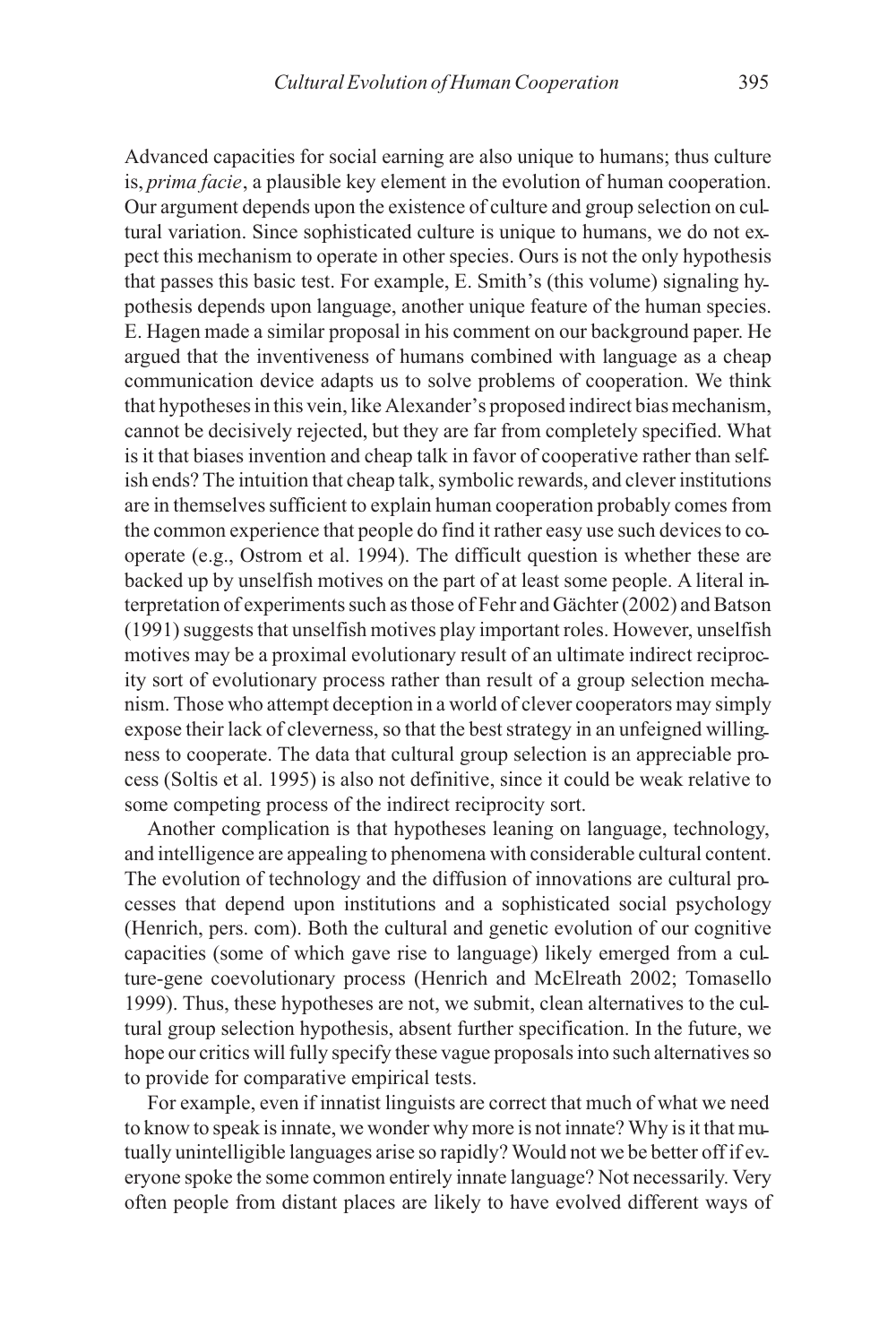doing things that are adaptive at home but not abroad. Similarly, avoiding listening to people proposing a behavior deviant from locally prevailing coordination equilibria is a wise idea. Cultural evolution can run up adaptive *barriers*to communication quite readily if listening to foreigners makes you liable to acquire erroneous ideas (McElreath et al., in press). Dialect evolution seems to be a highly nuanced system for regulating communication within languages as well as between them, although the adaptive significance of dialect is hardly well worked out (Labov 2001). Interestingly, in McElreath et al.'s model, using a symbolic signal to express a willingness to cooperate cannot support the evolution of a symbolic marker of group membership because defectors as well as potential cooperators will be attracted by the signal. A symbolic system can be used to communicate intention to cooperate only if potential cooperative partners can exchange trustworthy signals. Once symbolic markers became sufficiently complex as to be unfakable by defectors *and* a sufficiently large pool of relatively anonymous but trustworthy signalers exist, *then* cheap signals will be useful. Dialect is difficult to fake although cheap to use, and once some level of cooperation on a proto-tribal scale was possible, proto-languages might have come under selection to create unfakable signals of group membership that imply an intention to cooperate. We suspect that language could only evolved in concert with a measure of trust of other speakers rather than being an unaided generator of trust. To the extent that cooperation is the game, one has no interest in listening to speakers whose messages are self-serving. Think of how annoying we find telemarketer's speech acts. Sociolinguists make much of the concept that speech is a cooperative system and argue that the empirical structure of conversation is consistent with this assumption (Wardhaugh 1992). Language seems to presuppose cooperation as much as it in turn facilitates cooperation.

That technology, like language, is one of the major components of the human adaptation is undeniable. It opens up opportunities to gain advantage to cooperation in hunting and defense, and to exploit the possibilities of the division of labor. What is less well understood is the extent to which technology is likely a product of large-scale social systems. Henrich (pers. comm.)has analyzed models of the "Tasmanian Effect." At the time of European contact, the Tasmanians had the simplest tool kit ever recorded in an extant human society; it was substantially simpler than the toolkits of many upper Paleolithic peoples. Archaeological evidence shows that Tasmanian simplicity resulted from both the gradual loss of items from their own pre-Holocene toolkit and the failure to develop many of the technologies that subsequently arose only 150 km to the north in Australia. The loss likely began after the Bass Strait was flooded by rising post-glacial sea levels (Jones 1995). At contact, the Tasmanians numbered about 4,000. Henrich's analysis indicates that imperfect inference of the practices of skilled technologists, rather than stochastic loss due to drift-like effects, is the most likely reason for this loss. To maintain an equilibrium toolkit as complex as those of late Pleistocene hunter-gatherers seems to have required a rather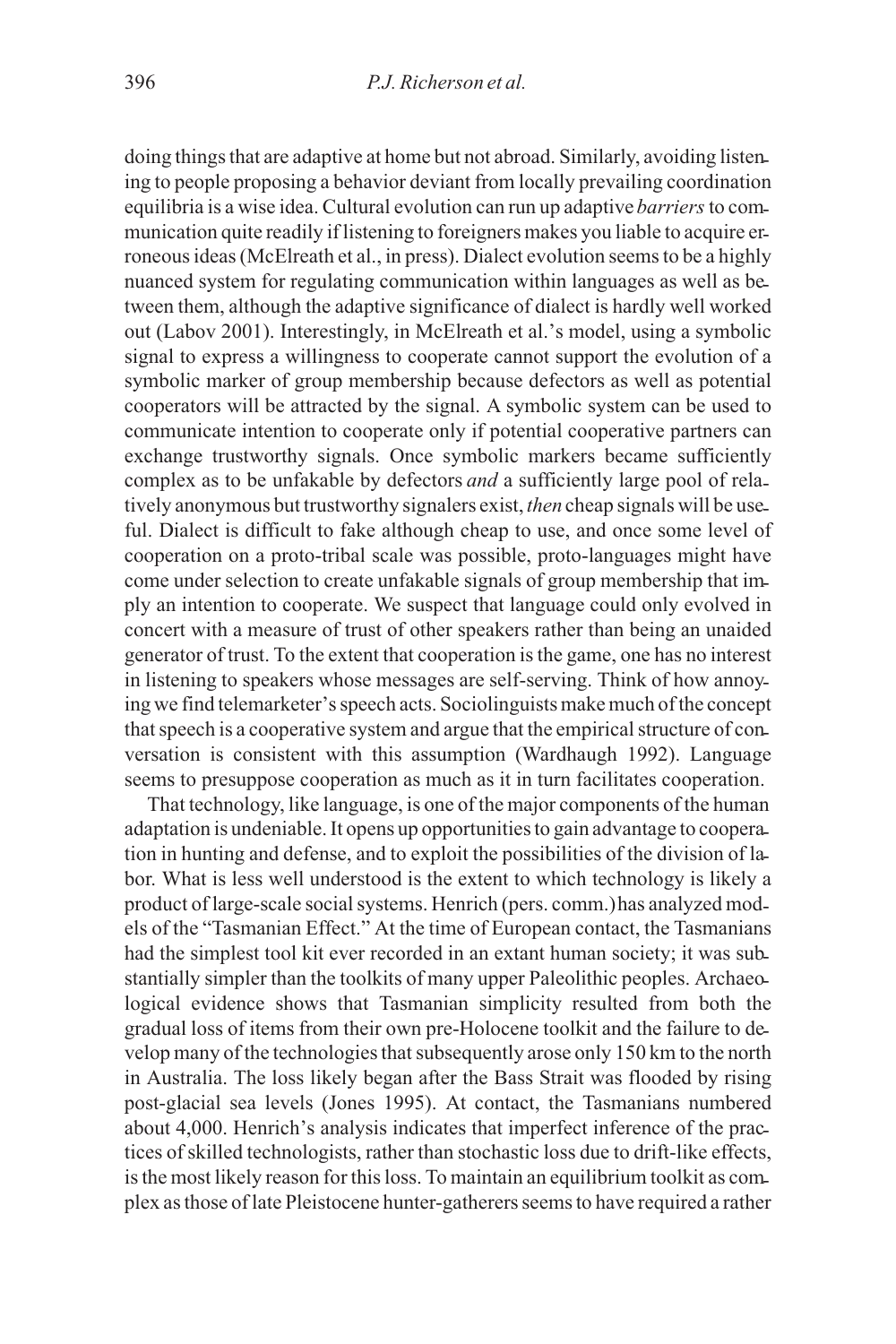large population of people who interacted fairly freely so that rare highly skilled performances, spread by selective imitation, could compensate for the routine loss of skills due to imperfect inference. Neanderthals and perhaps other archaic human populations had large brains but simple toolkits. The Tasmanian Effect may explain why. Archaeology suggests that Neanderthal population densities were lower than the modern humans that replaced them in Europe and that they had less routine contact with their neighbors, as evidenced by shorter distance movement of high-quality raw materials from their sources compared to modern humans (Klein 1999).

The proposal that human intelligence is at the root of human cooperation is difficult to evaluate because of the ambiguity in what we might mean by intelligence in a comparative context (Hinde 1970, pp. 659-663). As the Tasmanian Effect illustrates, *individual* human intelligence is only a part of, and perhaps only a small part, being able to create complex adaptive behaviors. If fact, we think "intelligence" plays little role in the emergence of many of human complex adaptations. Instead, humans seem to depend upon socially learned strategies to finesse the shortcomings of their cognitive capabilities (Nisbett and Ross 1980). The details of human cognitive abilities apparently vary substantially across cultures because culturally transmitted cognitive styles differ (Nisbett et al. 2001). Although we share the common intuition that humans are individually more intelligent than even our very clever fellow apes, we are not aware of any experiments that sufficiently control for our cultural repertoires to be sure that it is correct. The concept of "intelligence" in individual humans perhaps makes little sense apart from their cultural repertoires: humans are smart in part because they can bring a variety of "cultural tools" (e.g., numbers, symbols, maps, various kinematic models) to bare on problems. A hunter-gatherer would seem an incredibly stupid college professor, but college professors would seem equally dense if forced to try to survive as hunter-gatherers (a few knowledgeable anthropologists aside). Even abilities as seeming basic as those related directly visual perception vary across cultures (Segall et al. 1966). Second, *intelligence* implies a means to and end, not an end in itself. Individual intelligence ought to serve the ends of both cooperation and defection. We suspect that actually defection, used for trickery and deception, is better served by intelligence than cooperation. Game theorists assuming perfect, but selfish, rationality predict that humans should defect in the one-shot anonymous prisoner's dilemma, just as evolutionary biologists predict that dumb beasts using evolved predispositions will. Whiten and Bryne (1997) characterized our social intelligence as "Machiavellian," implying that it does indeed serve deception equally with honesty. However, just as humans punish altruistically, they seem also exert their political intelligence altruistically (e.g., Sears and Funk 1990), biasing the evolution of institutions accordingly. Onthe basis of our brain size compared to other apes Dunbar (1992) predicts that human groups ought to number around 50. Hunter-gatherer co-residential bands do number around 50, but culturally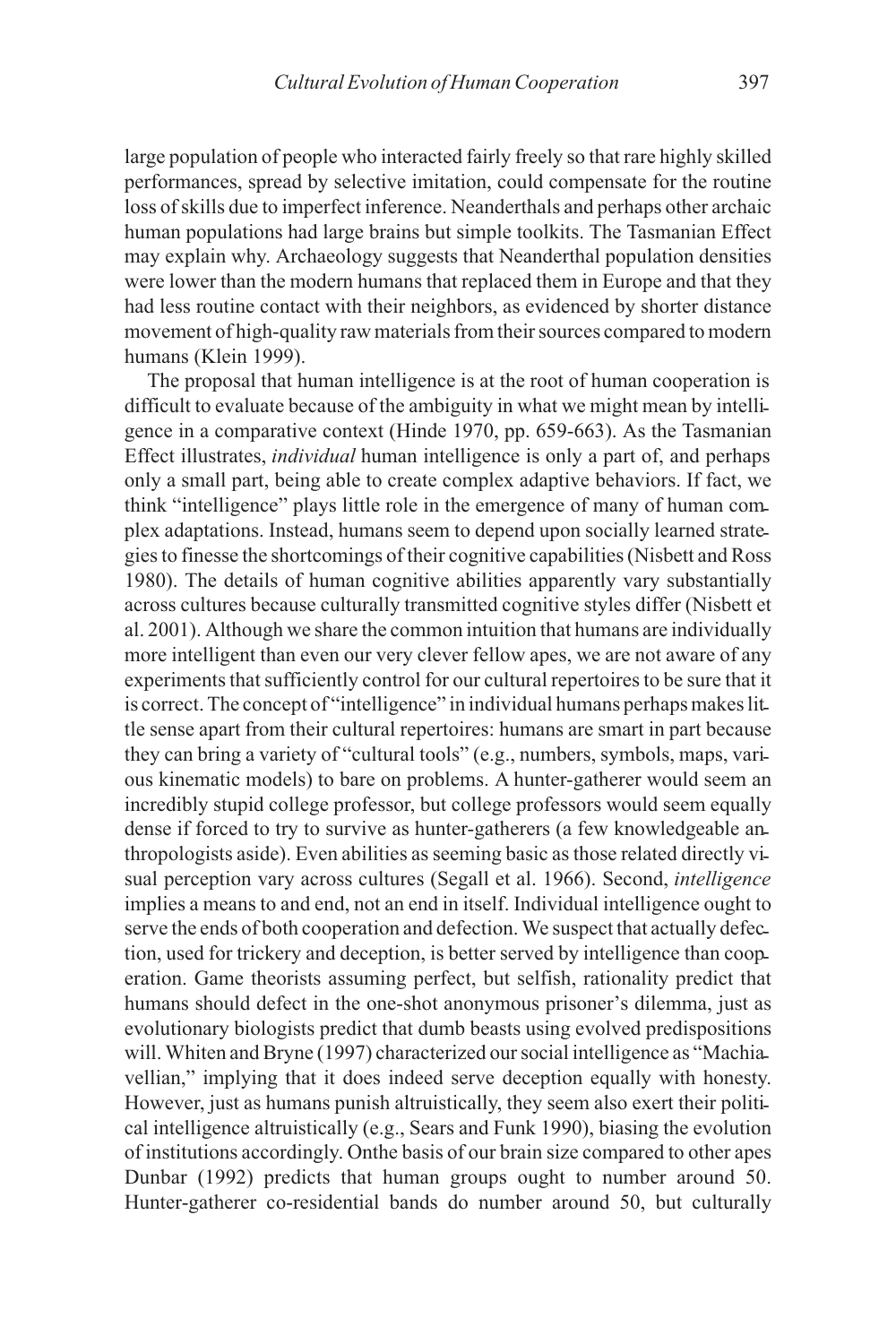transmitted*institutions* web together bands to create tribes typically numbering a few hundred to a few thousand people, as we have seen. Human political systems do seem to exceed in scale anything predicted on the basis of enhanced Machiavellian talents (supposing that such talents can on average increase social scale at all). The institutional basis of these systems is not far to seek. For example, Wiessner (1984) describes how institutions of ceremonial exchange of gifts knit the famous !Kung San bands into a much larger risk pooling cooperative. Australian aboriginal groups show similar functional patterns, which are built out of quite different and substantially more elaborate sets of cultural practices (Peterson 1979). Underpinning such individual-to-individual bond making is likely the kind of generalized trust that co-ethnics have for one another. If Murphy and Murphy (1986) are correct about the Northern Shoshone, a society of thousands, constituted a functional "people" engaging in mutual aid in a hostile and uncertain environment on the basis of little more than a common language. In his classic ethnography of the Nuer, Evans-Pritchard (1940) describes how simple tribal institutions can knit herding people into tribes numbering tens of thousands, much larger than was possible among hunter-gatherers. The size of hunter-gatherer societies was evidently limited by low population density, not by their relatively unsophisticated institutions. Third, Henrich and Gil-White (2001) propose that human prestige systems are an adaptation to facilitate cultural transmission. Social learning means that the returns to effort in individual learning potentially result in gains for many subsequent social learners who do not have to "reinvent the wheel." If extra individual effort in acquiring better ideas pays off in prestige and if prestige leads to fitness advantages, then the social returns to effortful individual learning will in part be reflected in private returns to individual learners. Group selection on prestige systems may further enlarge the returns to investment individual learning and bring returns up to a level that reflects the group optimum amount of effort in individual learning. If this mechanism operates, human intelligence may have been enhanced by social selection emanating from institutions of prestige.<sup>7</sup>

We propose that group selection on cultural variation is at the heart of human cooperation, but we certainly recognize that our sociality is a complex system that includes many linked components. Surely, without punishment, language,

<sup>7</sup> Similarly, as Smith (this volume) notes, Hawkes hypothesizes that men contribute to hunting success to "show off" and that showing off earns men reproductive success in terms of sexual favors from women. Contrary to what Hawkes supposes, this system is a possible focus of cultural group selection. In many hunter-gatherer groups, meat is very widely shared and hunters often do not control its distribution. Personal favors granted to a successful hunter as recompense for effort will benefit all who share his kills. Showing that individuals who contribute heavily to the common good are rewarded is not evidence that group-selected effects are absent. In the end, group selection can succeed only if altruistic individuals on average do better than selfish ones. The fact that hunters are not allowed to bargain with consumers of their kills and yet are rewarded by consumers anyway is at least as consistent with the operation of group selection as a competing individualist explanation.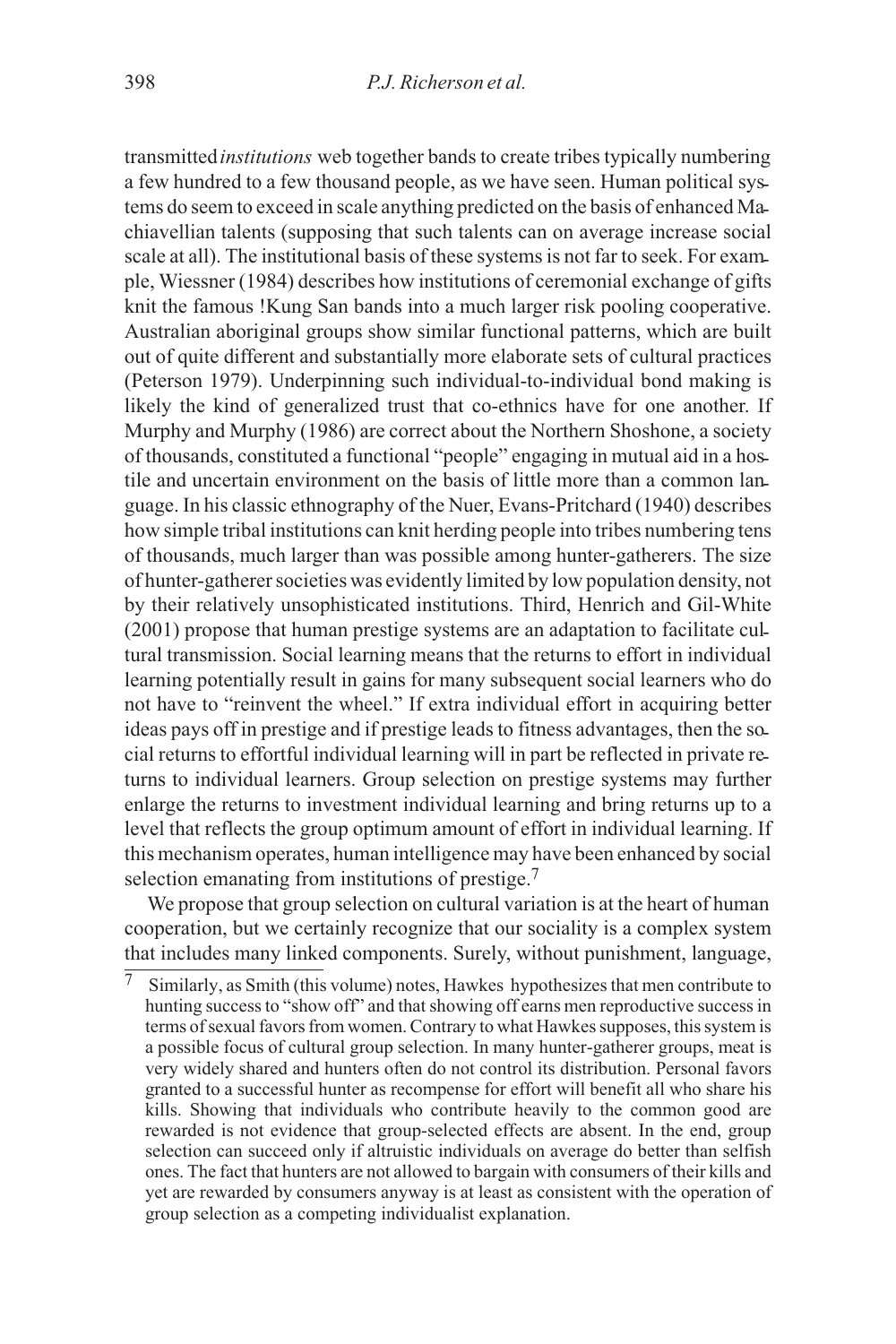technology, individual intelligence and inventiveness, ready establishment of reciprocal arrangements, prestige systems, and solutions to games of coordination, our societies would take on a distinctly different cast, to say the least. Human sociality no doubt has a number of components that were necessary to its evolution and are necessary to its current functions. If such is the case, prime mover explanations giving pride of place to a single mechanism are vain to seek. Thus, a major constraint on explanations of human sociality is its systemic structure. Explanations have to have a plausible historical sequence tracing how the currently interrelated parts evolved, perhaps piecemeal. And explanations have to account for the current functional and dysfunctional properties of human social systems. We are far from having completed this task.

## **REFERENCES**

- Alexander, R.D. 1979. Darwinism and Human Affairs. The Jessie and John Danz Lectures. Seattle: Univ. of Washington Press.
- Alexander, R.D. 1987. The Biology of Moral Systems: Foundations of Human Behavior. Hawthorne, NY: de Gruyter.
- Altman, J., and N. Peterson. 1988. Rights to game and rights to cash among contempory Australian hunter-gatherers. In: Hunters and Gatherers, vol. 2: Property, Power, and Ideology, ed. T.R. Ingold, D. Riches, and J. Woodburn, pp. 75–94. Oxford: Berg.
- Anderson, B.R.O'G. 1991. Imagined Communities: Reflections on the Origin and Spread of Nationalism. Rev. and extended ed. London: Verso.
- Aoki, K. 1982. A condition for group selection to prevail over counteracting individual selection. *Evolution* **36**:832–842.
- Axelrod, R, and W.D. Hamilton. 1981. The evolution of cooperation. *Science* **211**:1390–1396.
- Baland, J.-M., and J.P. Platteau. 1996. Halting Degradation of Natural Resources: Is There a Role for Rural Communities? Oxford: Oxford Univ. Press.
- Banfield, E.C. 1958. The Moral Basis of a Backward Society. Glencoe, IL: Free Press.
- Batson, C.D. 1991. The Altruism Question: Toward a Social Psychological Answer. Hillsdale, NJ: Erlbaum.
- Baum, W.B. 1994. Understanding Behaviorism: Science, Behavior, and Culture. New York: Harper Collins.
- Becker, G.S. 1976. Altruism, egoism, and genetic fitness: Economics and sociobiology. *J. Econ. Lit.* **14**:817–826.
- Bettinger, R.L. 1991. Hunter-gatherers: Archaeological and Evolutionary Theory. Interdisciplinary Contributions to Archaeology. New York: Plenum.
- Bettinger, R.L., and M.A. Baumhoff. 1982. The numic spread: Great Basin cultures in competition. *Am. Antiq.* **47**:485–503.
- Blackmore, S. 1999. The Meme Machine. Oxford: Oxford Univ. Press.
- Boehm, C. 1993. Egalitarian behavior and reverse dominance hierarchy. *Curr. Anthro.* **34**:227–254.
- Boehm, C. 1999. Hierarchy in the Forest: The Evolution of Egalitarian Behavior. Cambridge, MA: Harvard Univ. Press.
- Borgerhoff-Mulder, M., P.J. Richerson, N.W. Thornhill, and E. Voland. 1997. The place of behavioral ecological anthropology in evolutionary science. In: Human by Nature: Between Biology and the Social Sciences, ed. P. Weingart, S.D. Mitchell, P.J. Richerson, and S. Maasen, pp. 253–282. Mahwah, NJ: Erlbaum.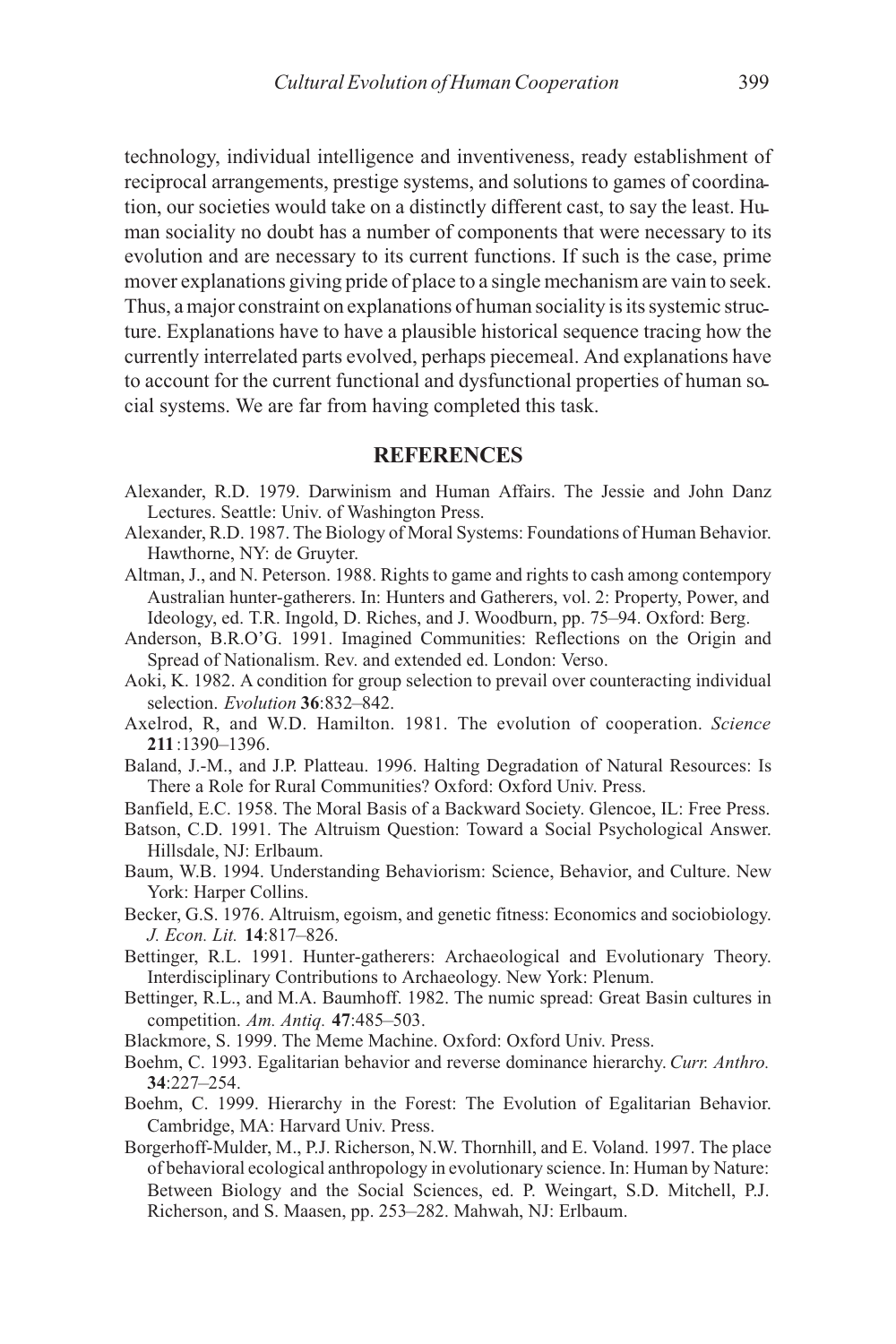- Boyd, R., H. Gintis, S. Bowles, and P.J. Richerson. The evolution of altruistic punishment. *Proc. Natl. Acad. Sci. USA*. submitted
- Boyd, R., and P.J. Richerson. 1985. Culture and the Evolutionary Process. Chicago: Univ. of Chicago Press.
- Boyd, R., and P.J. Richerson. 1989. The evolution of indirect reciprocity. *Soc. Netw.* **11**:213–236.
- Boyd, R., and P.J. Richerson. 1992a. How microevolutionary processes give rise to history. In: History and Evolution, ed. M.H. Nitecki and D.V. Nitecki, pp. 178–209. Albany: SUNY Press.
- Boyd, R., and P.J. Richerson. 1992b. Punishment allows the evolution of cooperation (or anything else) in sizable groups. *Ethol. Sociobiol*. **13**:171–195.
- Boyd, R., and P.J. Richerson. 1993. Rationality, imitation, and tradition. In: Nonlinear Dynamics and Evolutionary Economics, ed. R.H. Day and P. Chen, pp. 131–149. New York: Oxford Univ. Press.
- Boyd, R., and P.J. Richerson. 2003. Group beneficial norms can spread rapidly in a structured population. *J. Theor. Biol.*, in press.
- Campbell, D.T. 1965. Variation and selective retention in socio-cultural evolution. In: Social Change in Developing Areas: A Reinterpretation of Evolutionary Theory, ed. H.R. Barringer, G.I. Glanksten, and R.W. Mack, pp. 58–79. Cambridge, MA: Schenkman.
- Campbell, D.T. 1975. On the conflicts between biological and social evolution and between psychology and moral tradition. *Am. Psychol.* **30**:1103–1126.
- Campbell, D.T. 1983. The two distinct routes beyond kin selection to ultrasociality: Implications for the humanities and social sciences. In: The Nature of Prosocial Development: Theories and Strategies, ed. D.L. Bridgeman, pp. 71–81. New York: Academic.
- Carneiro, R.L. 1970. A theory for the origin of the state. *Science* **169**:733–738.
- Cavalli-Sforza, L.L., and M.W. Feldman. 1981. Cultural Transmission and Evolution: A Quantitative Approach. Monographs in Population Biology 16. Princeton, NJ: Princeton Univ. Press.
- Cohen, D., and J. Vandello. 2001. Honor and "faking" honorability. In: Evolution and the Capacity for Commitment, ed. R.M. Nesse, pp. 163–185. New York: Russell Sage.
- Curtin, P.D. 1984. Cross-cultural Trade in World History: Studies in Comparative World History. Cambridge: Cambridge Univ. Press.
- Darwin, C. 1874. The Descent of Man. 2d ed. New York: American Home Library.
- Dawes, R.M., A.J.C. van de Kragt, and J.M. Orbell. 1990. Cooperation for the benefit of us — not me or my conscience. In: Beyond Self-interest, ed. J.J. Mansbridge, pp. 97–110. Chicago: Univ. of Chicago Press.
- Dunbar, R.I.M. 1992. Neocortex size as a constraint on group size in primates. *J. Hum. Evol.* **22**:469–493.
- Eibl-Eibesfeld, I. 1982. Warfare, man's indoctrinability, and group selection.*Zeitschrift Tierpsychol.* **67**:177–198.
- Eibl-Eibesfeldt, I. 1989. Human Ethology: Foundations of Human Behavior. New York: de Gruyter.
- Evans-Pritchard, E.E. 1940. The Nuer: A Description of the Modes of Livelihood and Political Institutions of a Nilotic People. Oxford: Clarendon.
- Falk, A., E. Fehr, and U. Fischbacher. 2002. Approaching the commons: A theoretical explanation. In: The Drama of the Commons, ed. E. Ostrom, T. Dietz, N. Dolsak et al., pp. 157–191. Washington, D.C.: National Academy Press.
- Fehr, E., and S. Gächter. 2002. Altruistic punishment in humans.*Nature* **415**:137–140.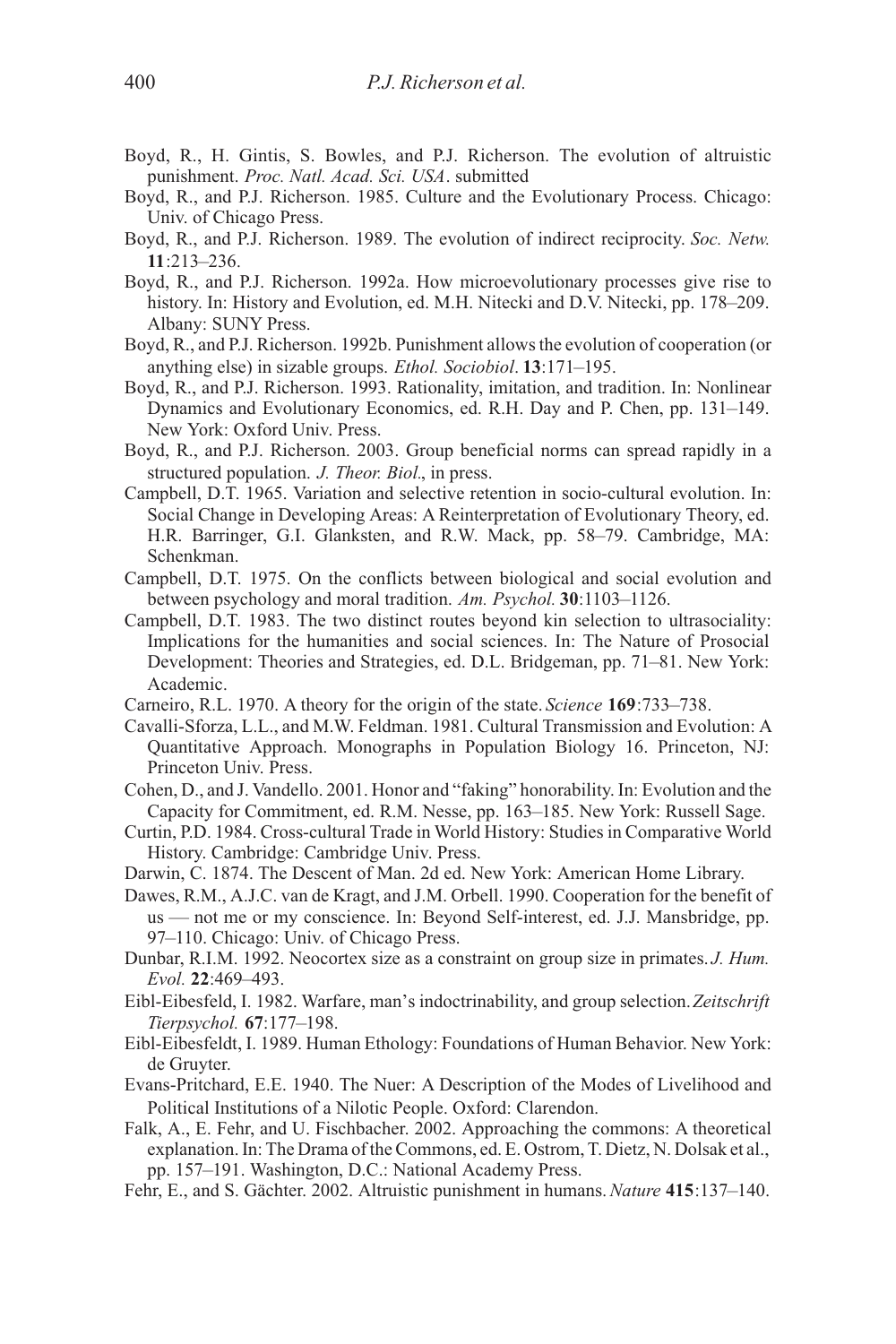- Fukuyama, F. 1995. Trust: Social Virtues and the Creation of Prosperity. New York: Free Press.
- Gadgil, M., and R. Guha. 1992. This Fissured Land: An Ecological History of India. Delhi: Oxford Univ. Press.
- Gardner, R.A., B.T. Gardner, and T.E. Van Cantfort. 1989. Teaching Sign Language to Chimpanzees. Albany: SUNY Press.
- Garthwaite, G.R. 1993. Reimagined internal frontiers: Tribes and nationalism Bakhtiyari and Kurds. In: Russia's Muslim Frontiers: New Directions in Cross-cultural Analysis, ed. D.F. Eickelman, pp. 130–148. Bloomington: Indiana Univ. Press.
- Hamilton, W.D. 1975. Innate social aptitudes of man: An approach from evolutionary genetics. In: Biosocial Anthropology, ed. R. Fox, pp. 115–132. New York: Wiley.
- Hamilton, W.D. 1964. Genetic evolution of social behavior. I. II.*J. Theor. Biol.* **7**:1–52.
- Hardin, G. 1968. The tragedy of the commons. *Science* **162**:1243–1248.
- Hawkes, K. 1991. Showing off: Tests of an hypothesis about men's foraging goals.*Ethol. Sociobiol.* **12**:29–54.
- Henrich, J. 2001. Cultural transmission and the diffusion of innovations: Adoption dynamics indicate that biased cultural transmission is the predominate force in behavioral change. *Am. Anthro.* **103**:992–1013.
- Henrich, J. 2003. Cultural group selection, coevolutionary processes and large-scale cooperation. *J. Econ. Behav. Org.*, in press.
- Henrich, J., and R. Boyd. 1998. The evolution of conformist transmission and the emergence of between-group differences. *Evol. Hum. Behav.* **19**:215–241.
- Henrich, J., and R. Boyd. 2001. Why people punish defectors: Weak conformist transmission can stabilize costly enforcement of norms in cooperative dilemmas. *J. Theor. Biol.* **208**:79–89.
- Henrich, J., and R. Boyd. 2002. On modeling cognition and culture: Why replicators are not necessary for cultural evolution. *Cult. Cogn.* **2**:67–112.
- Henrich, J., R. Boyd, S. Bowles et al. 2001. In search of *Homo economicus*: Behavioral experiments in 15 small-scale societies. *Am. Econ. Rev.* **91**:73–78.
- Henrich, J., and F.J. Gil-White. 2001. The evolution of prestige: Freely conferred deference as a mechanism for enhancing the benefits of cultural transmission. *Evol. Hum. Behav.* **22**:165–196.
- Henrich, J., and R. McElreath. 2002. Are peasants risk-averse decision makers? *Curr. Anthro.* **43**:172–181.
- Hinde, R.A. 1970. Animal Behaviour: A Synthesis of Ethology and Comparative Psychology. 2d ed. New York: McGraw-Hill.
- Hirshleifer, J. 1977. Economics from a biological viewpoint. *J. Law Econ.* **20**:1–52.
- Inglehart, R., and J.-R. Rabier. 1986. Aspirations adapt to situations but why are the Belgians so much happier the the French? A cross-cultural analysis of the subjective quality of life. In: Research on the Quality of Life, ed. F.M. Andrews, pp. 1–56. Ann Arbor: Institute for Social Research, Univ. of Michigan.
- Insko, C.A., R. Gilmore, S. Drenem et al. 1983. Trade versus expropriation in open groups: Acomparison of two types of social power. *J. Pers. Soc. Psych.* **44**:977–999.
- Jankowski, M.S. 1991. Islands in the Street: Gangs and American Urban Society. Berkeley: Univ. of California Press.
- Johnson, A.W., and T.K. Earle. 2000. The Evolution of Human Societies: From Foraging Group to Agrarian State. 2d ed. Stanford: Stanford Univ. Press.
- Jones, R. 1995. Tasmanian archaeology: Establishing the sequences. *Ann. Rev. Anthro.* **24**:423–446.
- Keeley, L.H. 1996. War before Civilization. New York: Oxford Univ. Press.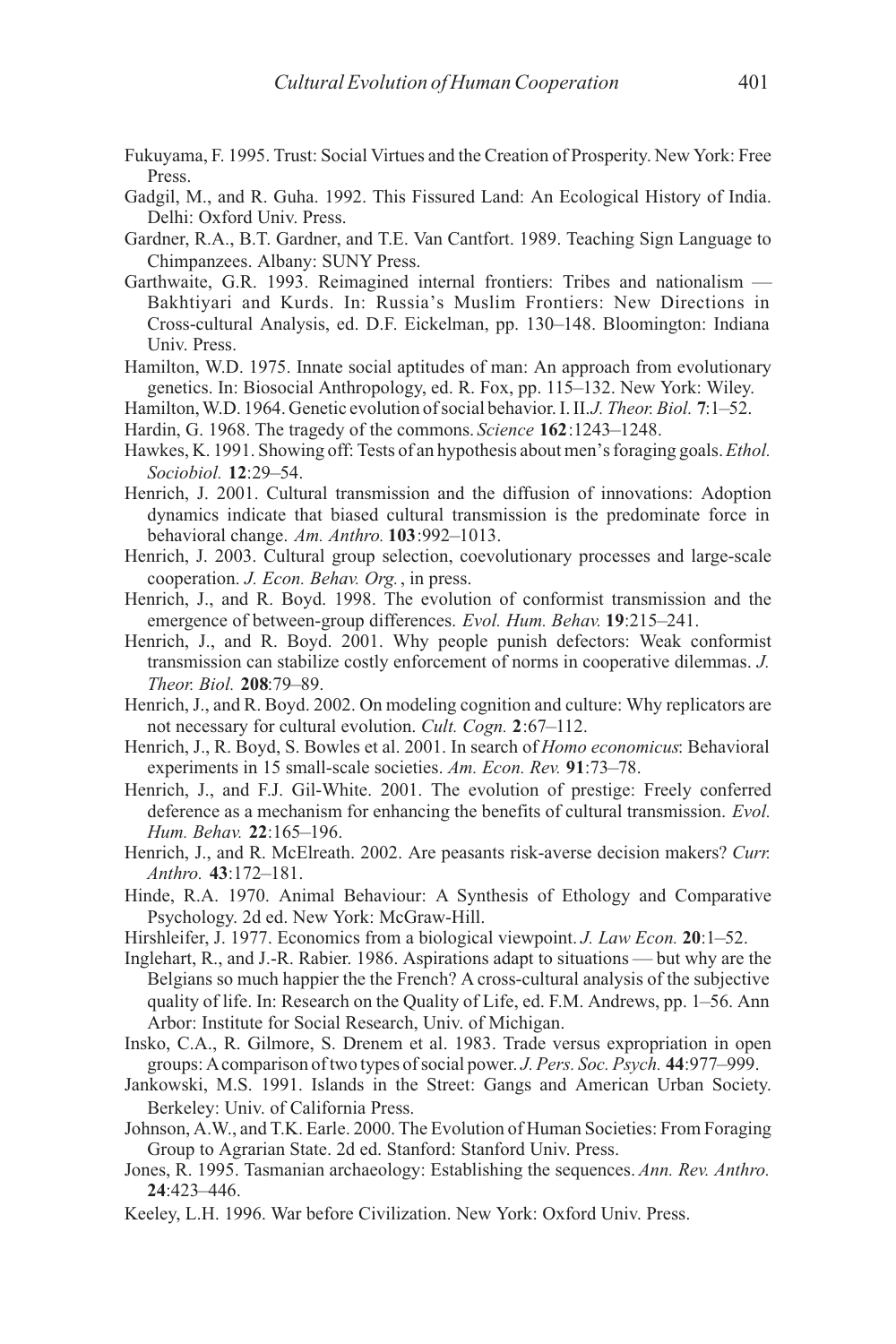- Kellett, A. 1982. Combat Motivation: The Behavior of Soldiers in Battle. Intl. Series in Management Science/Operations Research. Boston: Kluwer.
- Kelly, R.C. 1985. The Nuer Conquest: The Structure and Development of an Expansionist System. Ann Arbor: Univ. of Michigan Press.
- Kelly, R.L. 1995. The Foraging Spectrum: Diversity in Hunter-gatherer Lifeways. Washington: Smithsonian Institution Press.
- Kennedy, P.M. 1987. The Rise and Fall of the Great Powers: Economic Change and Military Conflict from 1500 to 2000. New York: Random House.
- Kirch, P.V. 1984. The Evolution of the Polynesian Chiefdoms: New Studies in Archaeology. Cambridge: Cambridge Univ. Press.
- Klein, R.G. 1999. The Human Career: Human Biological and Cultural Origins. 2d ed. Chicago: Univ. of Chicago Press.
- Labov, W. 2001. Principles of Linguistic Change: Social Factors, ed. P. Trudgill, vol. 29, Language in Society. Malden, MA: Blackwell.
- Laland, K.N., and G.R. Brown. 2002. Sense and Nonsense: Evolutionary Perspectives on Human Behaviour. Oxford: Oxford Univ. Press.
- Laland, K.N., J. Kumm, and M.W. Feldman. 1995. Gene-culture coevolutionary theory: A test case. *Curr. Anthro.* **36**:131–156.
- Leimar, O., and P. Hammerstein. 2001. Evolution of cooperation through indirect reciprocity. *Proc. Roy. Soc. Lond. B* **268**:745–753.
- Marty, M.E., and R.S. Appleby. 1991. Fundamentalisms Observed: The Fundamentalism Project, vol. 1. Chicago: Univ. of Chicago Press.
- Marwell, G., and R.E. Ames. 1981. Economist free ride: Does anyone else? *J. Publ. Econ.* **15**:295–310.
- Mayr, E. 1982. The Growth of Biological Thought: Diversity, Evolution, and Inheritance. Cambridge MA: Harvard Univ. Press.
- McBrearty, S., and A.S. Brooks. 2000. The revolution that wasn't: A new interpretation of the origin of modern human behavior. *J. Hum. Evol.* **39**:453–563.
- McElreath, R., R. Boyd, and P.J. Richerson. 2003. Shared norms can lead to the evolution of ethnic markers. *Curr. Anthro*., in press.
- Miller, G.J. 1992. Managerial Dilemmas: The Political Economy of Hierarchy. Cambridge: Cambridge Univ. Press.
- Murphy, R.F., and Y. Murphy. 1986. Northern Shoshone and Bannock. In: Handbook of North American Indians: Great Basin, ed. W.L. d'Azevedo, pp. 284–307. Washington, D.C: Smithsonian Institution Press.
- Nesse, R.M., and G.C. Williams. 1995. Why We Get Sick: The New Science of Darwinian Medicine. New York: Times Books.
- Nisbett, R.E., and D. Cohen. 1996. Culture of Honor: The Psychology of Violence in the South. New Directions in Social Psychology. Boulder, CO: Westview Press.
- Nisbett, R.E., K.P. Peng, I. Choi, and A. Norenzayan. 2001. Culture and systems of thought: Holistic versus analytic cognition. *Psychol. Rev.* **108**:291–310.
- Nisbett, R.E., and L. Ross. 1980. Human Inference: Strategies and Shortcomings of Social Judgment. Englewood Cliffs, NJ: Prentice Hall.
- Nowak, M.A., and K. Sigmund. 1998. Evolution of indirect reciprocity by image scoring. *Nature* **393**:573–577.
- Ostrom, E. 1990. Governing the Commons: The Evolution of Institutions for Collective Action. Cambridge: Cambridge Univ. Press.
- Ostrom, E. 1998. Abehavioral approach to the rational choice theory of collective action. *Am. Pol. Sci. Rev.* **92**:1–22.
- Ostrom, E., R. Gardner, and J. Walker. 1994. Rules, Games, and Common-pool Resources. Ann Arbor: Univ. of Michigan Press.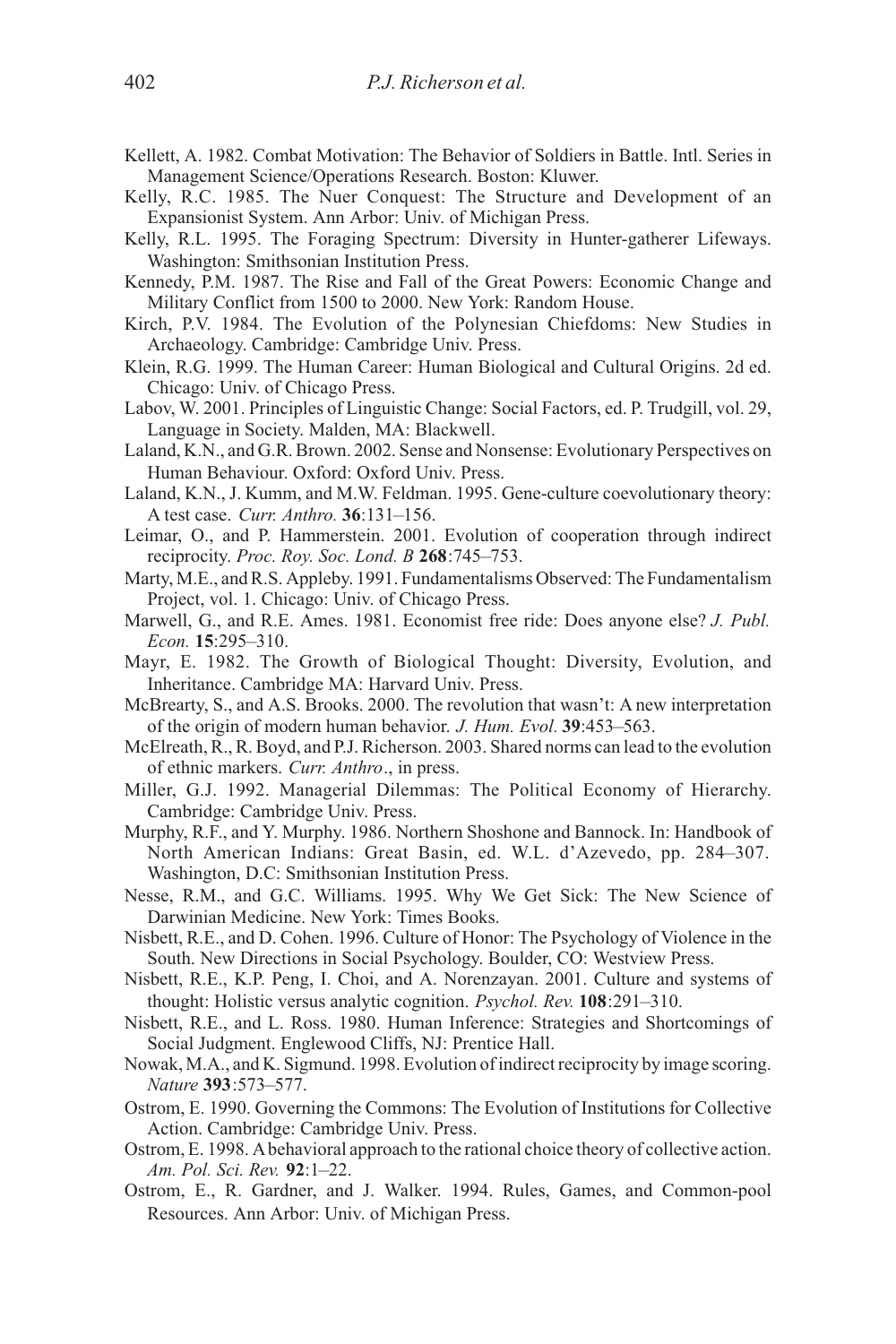- Otterbein, K.F. 1970. The Evolution of War: A Cross-cultural Study. New Haven, CT: Human Relations Area Files Press.
- Peterson, N. 1979. Territorial adaptations among desert hunter-gatherers: The !Kung and Austalians compared. In: Social and Ecological Systems, ed. P. Burnham and R. Ellen, pp. 111–129. New York: Academic.
- Pinker, S. 1994. The Language Instinct. New York: Morrow.

Price, G. 1972. Extensions of covariance selection mathematics. *Ann. Human Gen.* **35**:485–490.

- Price, T.D., and J.A. Brown. 1985. Prehistoric Hunter-gatherers: The emergence of Cultural Complexity. Studies in Archaeology. Orlando: Academic.
- Putnam, R.D. 2000. Bowling Alone: The Collapse and Revival of American Community. New York: Simon and Schuster.
- Putnam, R.D., R. Leonardi, and R. Nanetti. 1993. Making Democracy Work: Civic Traditions in Modern Italy. Princeton, NJ: Princeton Univ. Press.
- Rice, W.R. 1996. Sexually antagonistic male adaptation triggered by experimental arrest of female evolution. *Nature* **381**:232–234.
- Richerson, P.J., and R. Boyd. 1989. The role of evolved predispositions in cultural evolution: Or sociobiology meets Pascal's Wager. *Ethnol. Socio.***10**:195–219.
- Richerson, P.J., and R. Boyd. 1998. The evolution of human ultrasociality. In: Indoctrinability, Ideology, and Warfare: Evolutionary Perspectives, ed. I. Eibl-Eibesfeldt and F.K. Salter, pp. 71–95. New York: Berghahn.
- Richerson, P.J., and R. Boyd. 1999. Complex societies: The evolutionary origins of a crude superorganism. *Hum. Nat.: Inter. Biosoc. Persp.* **10**:253–289.
- Richerson, P.J., and R. Boyd. 2000a. Climate, culture, and the evolution of cognition. In: The Evolution of Cognition, ed. C. Heyes and L. Huber, pp. 329–346. Cambridge, MA: MIT Press.
- Richerson, P.J., and R. Boyd. 2000b. The Pleistocene climate variation and the origin of human culture: Built for speed. In: Evolution, Culture, and Behavior, ed. F. Tonneau and N.S. Thompson, pp: 1–45. Perspectives in Ethology 13. New York: Kluwer Academic/Plenum.
- Richerson, P.J., and R. Boyd. 2001. The evolution of subjective commitment to groups: A tribal instincts hypothesis. In: Evolution and the Capacity for Commitment, ed. R.M. Nesse, pp. 186–220. New York: Russell Sage.
- Richerson, P.J., R. Boyd, and R.L. Bettinger. 2001. Was agriculture impossible during the Pleistocene but mandatory during the Holocene? A climate change hypothesis. *Am. Antiq.* **66**:387–411.
- Richerson, P.J., R. Boyd, and B. Paciotti. 2002. An evolutionary theory of commons management. In: The Drama of the Commons, ed. E. Ostrom, T. Dietz, N. Dolsak et al., pp. 403–442. Washington, D.C.: Natl. Academy Press.
- Rumsey, A. 1999. Social segmentation, voting, and violence in Papua New Guinea.*Cont. Pacific* **11**:305–333.
- Runciman, W.G. 1998. Greek hoplites, warrior culture, and indirect bias. *J. Roy. Anthro. Inst.* **4**:731–751.
- Salamon, S. 1992. Prairie Patrimony: Family, Farming, and Community in the Midwest. Chapel Hill: Univ. of North Carolina Press.
- Salter, F.K. 1995. Emotions in Command: A Naturalistic Study of Institutional Dominance. Oxford: Oxford Univ. Press.
- Savage-Rumbaugh, E.S., and R. Lewin. 1994. Kanzi: The Ape at the Brink of the Human Mind. New York: Wiley.